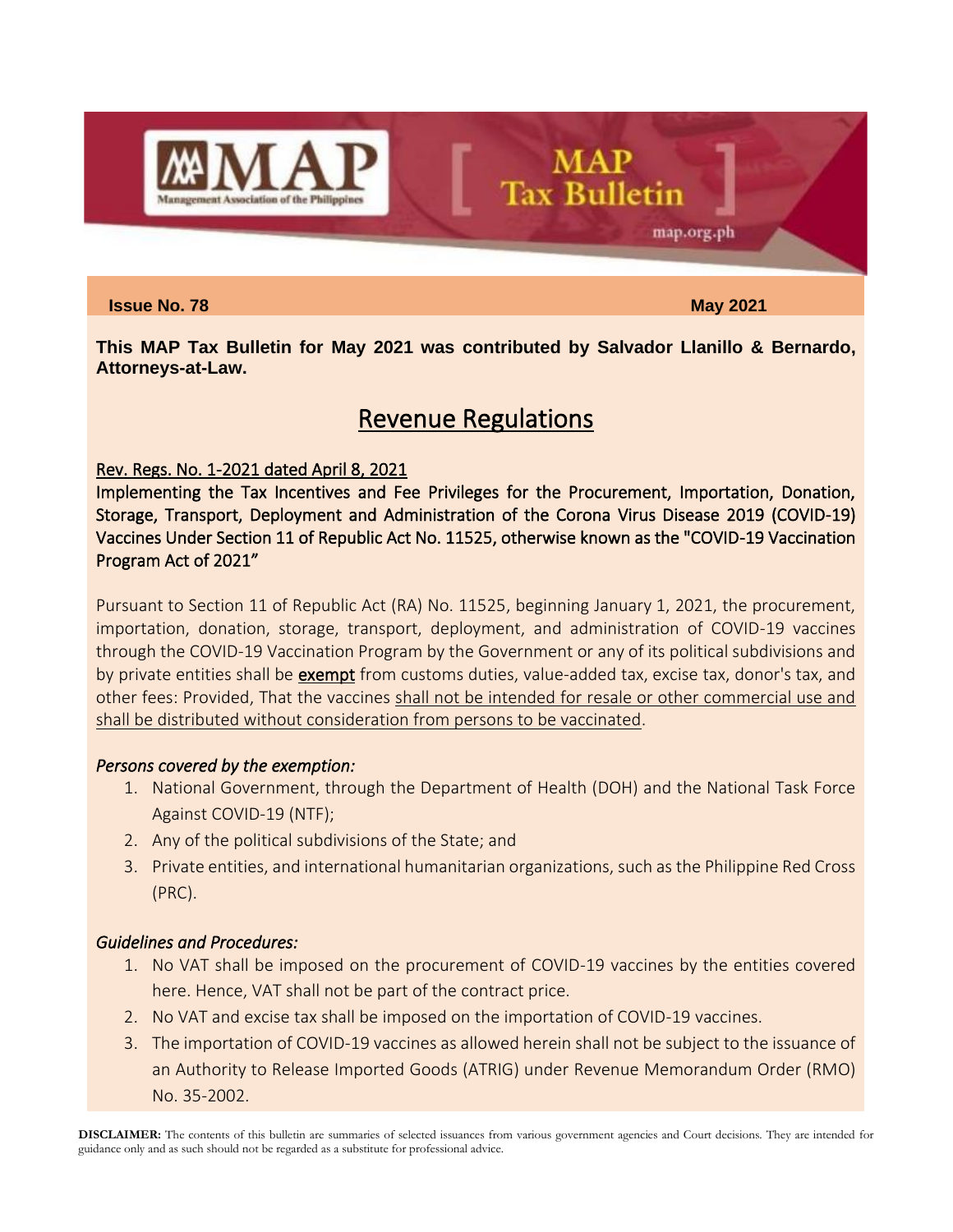- 4. No VAT shall be imposed by the service providers on the services to be rendered to the entities covered hereof for the storage, transport, deployment and administration of the COVID-19 vaccines. Hence, VAT shall not be part of the contract price for the engagement/procurement of such services by these entities.
- 5. No donor's tax shall be imposed on the donation of the COVID-19 vaccines to the entities covered hereof, subject to the ordinary rules of deductibility as provided for in Section 34 (H) of the NIRC of 1997, as amended, and its existing rules and regulations, if applicable.
- 6. The tax incentives herein shall only be applicable if the vaccines are not intended for resale or other commercial use and shall be distributed without any consideration from persons to be vaccinated.

# *Requirements to qualify for the exemption of VAT, excise tax, and donor's tax:*

- 1. Certified true copy of the COVID-19 vaccine procurement agreement/multiparty agreement, as may be applicable. The multi-party agreement on the procurement by the Local Government Units (LGUs) and private entities shall include the DOH and the relevant supplier of the COVID-19 vaccine;
- 2. Certified true copy of the COVID-19 vaccine's Certificate of Product Registration or Emergency Use Authorization (EUA) issued by the Food and Drug Administration (FDA);
- 3. "Sworn Declaration" from the taxpayer-buyer/importer/donee that the COVID-19 vaccines shall not be intended for resale or other commercial use and shall be distributed without consideration from persons to be vaccinated, in accordance with the COVID-19 Vaccination Program of the National Government. For private entities, a statement shall be included that any such vaccines shall be for the sole and exclusive use of such entities and their related parties, if any, as discussed under Section 4 of Revenue Regulations No. 19-2020; and,
- 4. For COVID-19 vaccines donated to the entities mentioned in Section 2 hereof, in addition to the foregoing requirements, the following shall be presented:
	- a. for the National Government and LGUs, a certified true copy of the duly accepted Deed of Donation; and
	- b. for private entities and international humanitarian organizations, a certified true copy of the duly accepted Deed of Donation and/or BIR Form 2322 (Certificate of Donation)

# Rev. Regs. No. 2-2021 dated April 8, 2021

Amending Certain Provisions of Revenue Regulations No. 2-98, as amended, to Implement the Amendments Introduced by Republic Act No. 11534, or the "Corporate Recovery and Tax Incentives for Enterprises Act" (CREATE), to the National Internal Revenue Code of 1997, as amended, Relative to the Final Tax on Certain Passive Income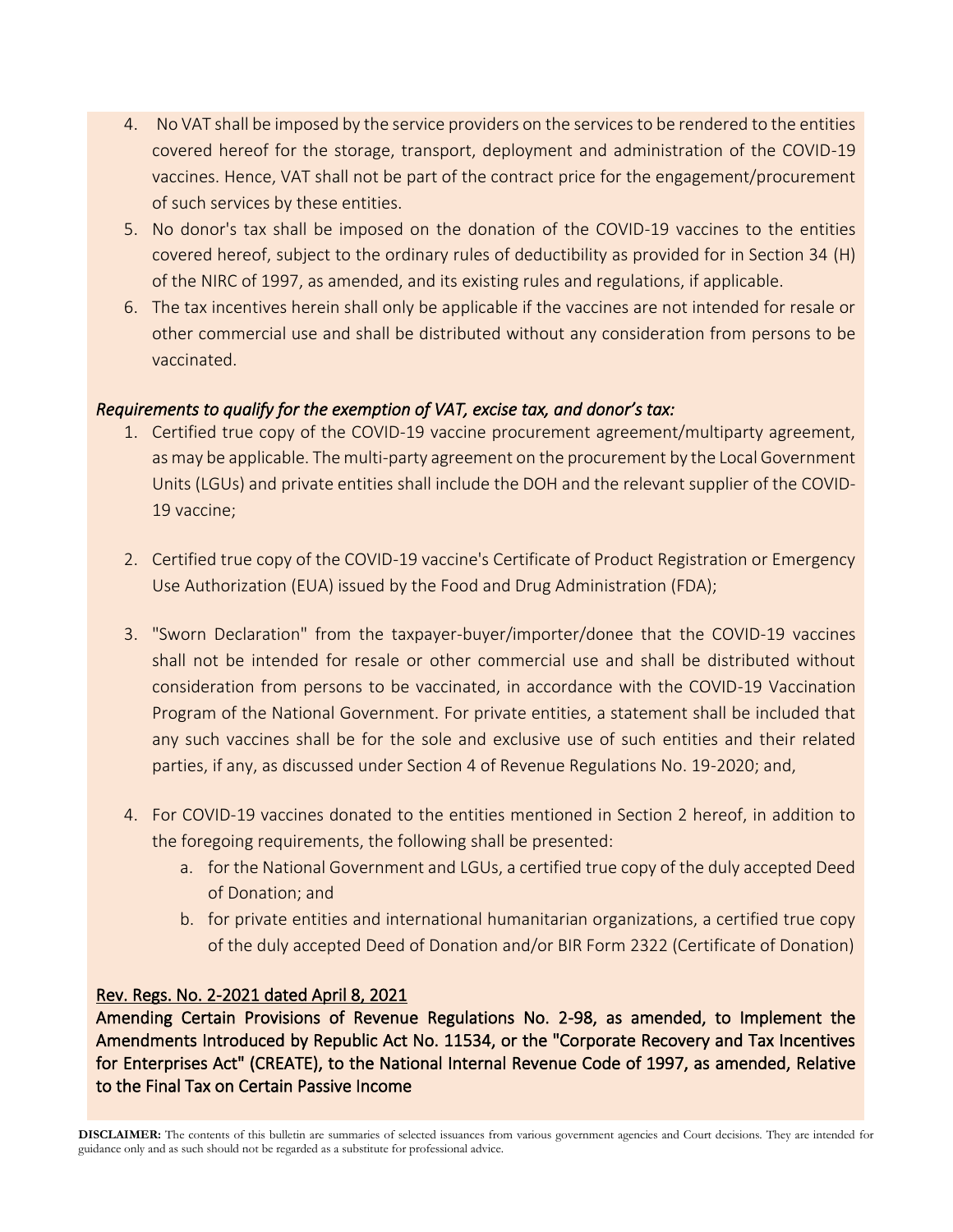Pursuant to Section 21 of Republic Act No. 11534, or CREATE, certain provisions of Revenue Regulations (RR) No. 2-98, as amended, are hereby further amended to implement the new final tax rates on certain passive incomes of individuals and corporations.

Section 2.57.1(B)(1)(e) of RR No. 2-98 on income payment to non-resident aliens engaged in trade or business in the Philippines is amended imposing twenty percent (20%) final tax on passive income received from all sources within the Philippines on prizes (except prizes amounting to Ten Thousand Pesos [P10,000] or less which shall be subject to tax under Subsection [B][1] of Section 24 of the Tax Code, as amended) and other winnings (except winnings from Philippine Charity Sweepstakes Office [PCSO] games amounting to P10,000 or less which shall be exempt from income tax).

Section 2.57.1 (E) of RR No. 2-98 on income payment to a resident foreign corporation is amended to impose new final withholding tax rates on the following forms of income, based on the gross amount thereof:

- 1. Interest on any currency bank deposit and yield or any other monetary benefit from deposit substitutes and from trust funds and similar arrangements and royalties derived from sources within the Philippines  $-$  Twenty percent (20%);
- 2. Interest income derived from a Depository Bank under the Expanded Foreign Currency Deposit System — Fifteen percent (15%);
- 3. Capital Gains from Sale of Shares of Stock Not Traded in the Stock Exchange. On the net capital gains realized during the taxable year from the sale, barter, exchange or other disposition of shares of stock in a domestic corporation  $-$  Fifteen Percent (15%).

Section 2.57.1 (F) of RR No. 2-98 on Income Derived From all Sources Within the Philippines by Non-Resident Foreign Corporation (NRFC) is amended to impose new final withholding tax rates on the following forms of income, based on the gross amount thereof:

- 1. In general on gross income derived from all sources within the Philippines such as interests, dividends, rents, royalties, salaries, premiums (except reinsurance premiums), annuities, emoluments, or other fixed or determinable annual, periodic or casual gains, profits and income and capital gains (except capital gains realized from sale, exchange, disposition of shares of stock in any domestic corporation which is subject to capital gains tax under item 7 hereof) — January 1, 2021 onwards — Twenty-five percent (25%);
- 2. Dividends received from a domestic corporation In general, it is subject to Twenty-five percent (25%) final withholding tax. However, a reduced rate of Fifteen percent (15%) shall be applied, subject to the condition that the country in which the non-resident foreign corporation is domiciled (a) shall allow a credit against the tax due from the said non-resident foreign corporation which are equivalent to taxes deemed to have been paid in the Philippines equal to ten percent (10%) effective January 1, 2021, which represents the difference between the regular income tax rate for non-resident foreign corporation under Section 28(B)(1) of the NIRC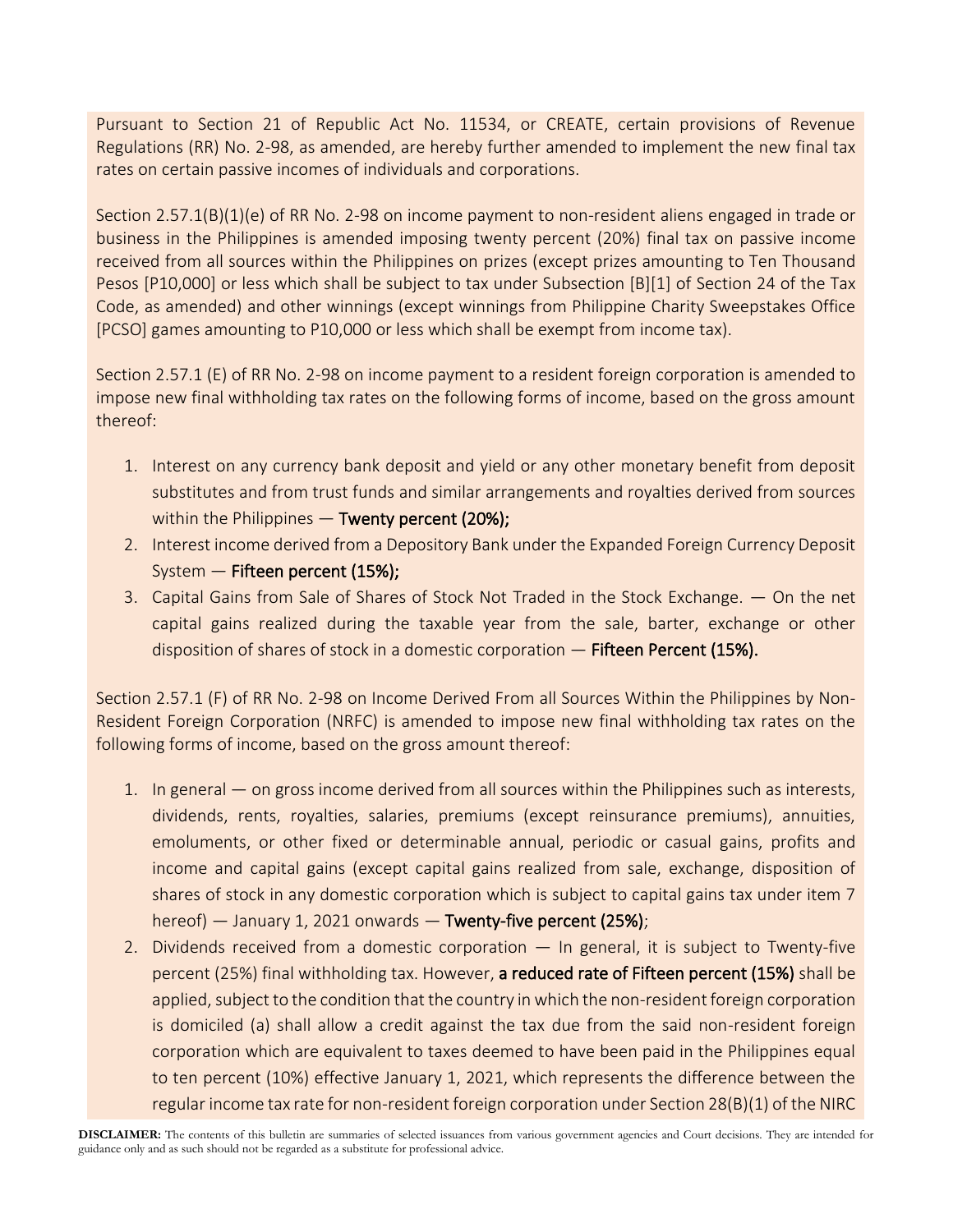of 1997, as amended, and the fifteen percent (15%) tax on dividends as herein provided; or, (b) does not impose any income tax on dividends received from a domestic corporation;

3. Capital Gains from Sale of Shares of Stock Not Traded in the Stock Exchange. — On net capital gains realized during the taxable year from the sale, barter, exchange or other disposition of shares of stock in a domestic corporation  $-$  Fifteen percent (15%).

Further, any taxes withheld from persons/entities where the withholding agents used the rate higher than what are imposed in these Regulations, may be claimed as tax refund by the withholding agents if the withheld taxes have already been remitted, provided that, in case the withholding agents or other persons/entities shall file the claim for refund for and on behalf of the payees, they must be duly authorized by said payees. The claim for refund shall be filed with the Revenue District Office/Large Taxpayer Service having jurisdiction over the withholding agents.

# Rev. Regs. No. 3-2021 dated April 8, 2021

Rules and Regulations Implementing Section 3 of Republic Act (RA) No. 11534, otherwise known as the "Corporate Recovery and Tax Incentives for Enterprises Act" or "CREATE," amending Section 20 of the National Internal Revenue Code of 1997, as amended

Pursuant to Section 20 (B) of the Tax Code, as amended by CREATE, the Secretary of Finance may order the Commissioner of Internal Revenue to furnish the DOF such specifically identified information related to entities receiving incentives under Title XIII of the Tax Code of 1997 (i.e., tax incentives), as amended, with justification clearly stated therefor.

The "Tax Related and Pertinent Information" shall refer to tax returns and any amendments thereof, including those pertinent information which can be associated with, directly or indirectly, to a particular taxpayer, regarding its business income, operations, style or the work or apparatus of any manufacturer or producer.

A request for tax related and pertinent information of entities receiving incentives under Title XIII of the Tax Code of 1997, as amended, shall be made upon authority of the Secretary of Finance and shall be addressed to the Commissioner of Internal Revenue. It shall identify the specific information sought, as well as the reason or justification for the request for information related to the incentives granted to a particular entity.

Under no circumstance shall a revenue official or employee provide or make known, in any manner, official information or documents to the DOF, specifically on information relative to the grant of incentives, without the prior written approval of the Commissioner of Internal Revenue.

*Liability for Disclosure of Tax-Related Information -* The Secretary of Finance and the relevant officers and employees in the DOF handling such specific information obtained from the Commissioner of Internal Revenue shall be covered by the provisions of Section 270 of the Tax Code of 1997, as amended, unless the taxpayer consents in writing to such disclosure.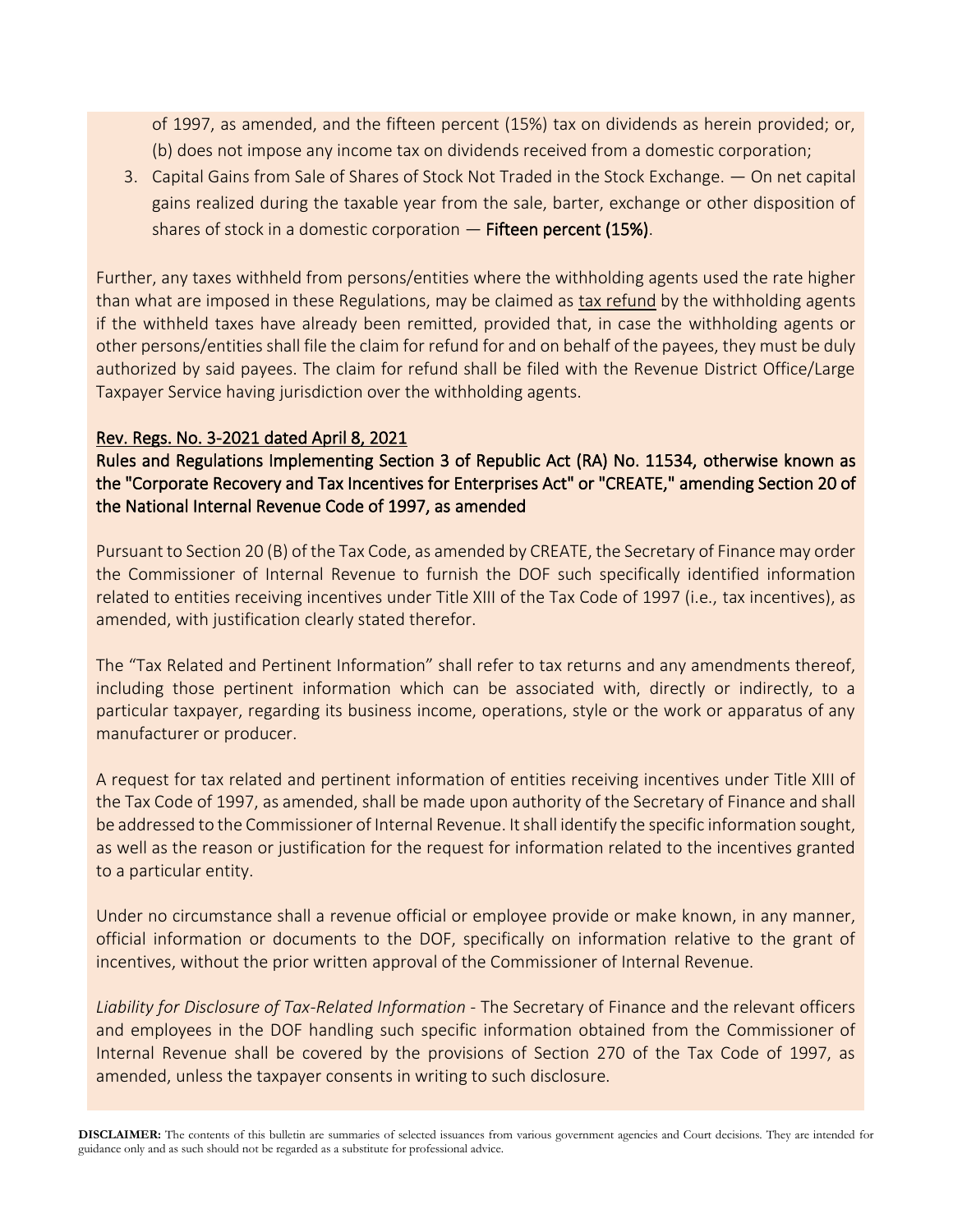# Rev. Regs. No. 4-2021 dated April 8, 2021

Implementing the Provisions on Value-Added Tax (VAT) and Percentage Tax Under Republic Act (RA) No. 11534, Otherwise Known as the "Corporate Recovery and Tax Incentives for Enterprises Act" (CREATE) Which Further Amended the National Internal Revenue Code of 1997, as Amended, as Implemented by Revenue Regulations (RR) No. 16-2005 (Consolidated Value-Added Tax Regulations of 2005), as Amended

Pursuant to the provisions of CREATE amending Sections 109 and 116 of the Tax Code, as amended, Sections 4.109-1, and 4.116-1 of RR No. 16-2005, as amended.

Section 4.109-1(B) of RR No. 16-2005 is amended to include the following VAT exempt transactions:

1. Sale of residential lot valued at One Million Five Hundred Thousand Pesos (P1,500,000.00) and below, or house & lot and other residential dwellings valued at Two Million Five Hundred Thousand Pesos (P2,500,000.00) and below, as adjusted in 2011 using the 2010 Consumer Price Index values.

Provided, That beginning January 1, 2021, the VAT exemption shall only apply to sale of real properties not primarily held for sale to customers or held for lease in the ordinary course of trade or business; sale of real property utilized for socialized housing as defined by Republic Act (RA) No. 7279, as amended; and, sale of house and lot, and other residential dwellings with selling price of not more than Two Million Pesos (P2,000,000.00), as adjusted in 2011 using the 2010 Consumer Price Index values: Provided, further, That every three (3) years thereafter, the amounts stated herein shall be adjusted to its present value using the Consumer Price Index as published by the Philippine Statistics Authority (PSA).

- 2. Sale, importation, printing or publication of books, and any newspaper, magazine, journal, review bulletin, or any such educational reading material covered by the United Nations Educational, Scientific and Cultural Organization (UNESCO) Agreement on the importation of educational, scientific and cultural materials, including the digital or electronic format thereof. Provided, That the materials enumerated herein are not devoted principally to the publication of paid advertisements. Provided further, That the materials enumerated herein are compliant with the requirements set forth by the National Book Development Board pursuant to R.A. No. 8047.
- 3. Sale or importation of prescription drugs and medicines for:
	- (i) Diabetes, high cholesterol, and hypertension beginning January 1, 2020; and
	- (ii) Cancer, mental illness, tuberculosis, and kidney diseases beginning January 1, 2021.

The exemption from VAT under this subsection shall only apply to the sale or importation by the manufacturers, distributors, wholesalers and retailer of drugs and medicines included in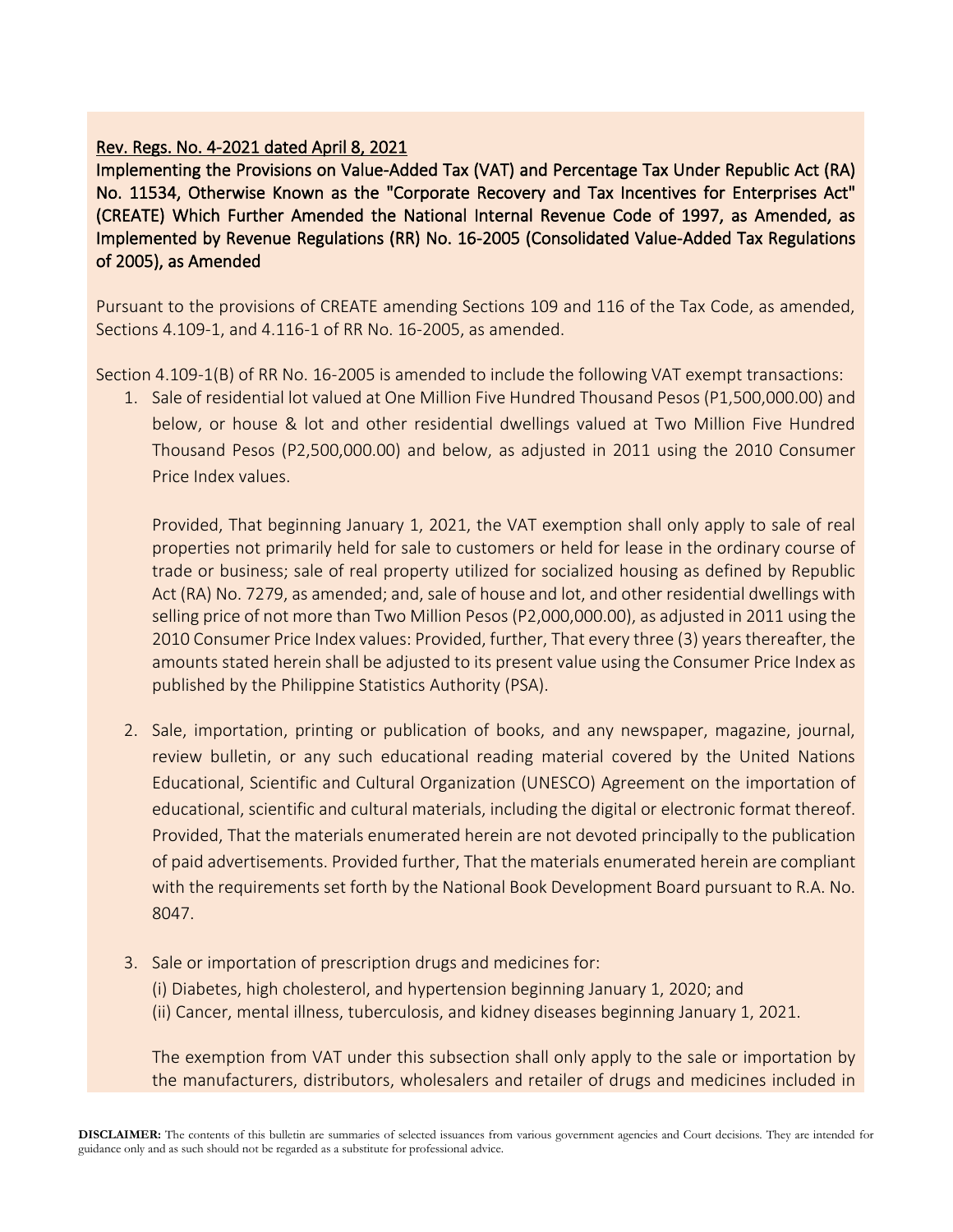the "list of approved drugs and medicines" issued by the Department of Health (DOH) for this purpose.

4. Sale or importation of the following beginning January 1, 2021 to December 31, 2023:

(i) Capital equipment, its spare parts and raw materials, necessary for the production of personal protective equipment (PPE) components such as coveralls, gown, surgical cap, surgical mask, n-95 mask, scrub suits, goggles and face shield, double or surgical gloves, dedicated shoes, and shoe covers, for COVID-19 prevention;

(ii) All drugs, vaccines and medical devices specifically prescribed and directly used for the treatment of COVID-19; and

(iii) Drugs for the treatment of COVID-19 approved by the Food and Drug Administration (FDA) for use in clinical trials, including raw materials directly necessary for the production of such drugs.

Provided, That the Department of Trade and Industry (DTI) shall certify that such equipment, spare parts or raw materials for importation are not locally available or insufficient in quantity, or not in accordance with the quality or specification required.

Provided further, That for item (ii), within sixty (60) days from the effectivity of the CREATE, and every three (3) months thereafter, the Department of Health (DOH) shall issue a list of prescription drugs and medical devices covered by this provision.

Provided finally, That for items (i) and (iii) hereof, on the sale or importation of equipment, spare parts and raw materials for the production of PPE components as well as the sale or importation of raw materials directly necessary for the production of drugs for the treatment of COVID-19, the supplier/s or importer shall submit, for the *purpose of availing the exemption*, the following:

- (1) Certified true copy of "License to Operate," issued to the manufacturer-buyer by the DOH-FDA authorizing the manufacture of medical grade PPE components and drugs for the treatment of COVID-19; and
- (2) "Sworn Declaration" from the manufacturer-buyer that the items shall be used for the manufacture of the PPE components and drugs for the treatment of COVID-19.
- 5. Sale or lease of goods or properties or the performance of services other than the transactions mentioned in the preceding paragraphs, the gross annual sales and/or receipts do not exceed the amount of Three Million Pesos (P3,000,000.00).

Section 4.116 of RR No. 16-2005 on Tax on Persons Exempt from VAT provides that any person whose sales or receipts are exempt under Section 109(1)(CC) of the Tax Code from the payment of VAT and who is not a VAT-registered person shall pay a tax equivalent to three percent (3%) of his gross quarterly sales or receipts: Provided, however, that the following shall be exempt from the payment of three percent (3%) percentage tax: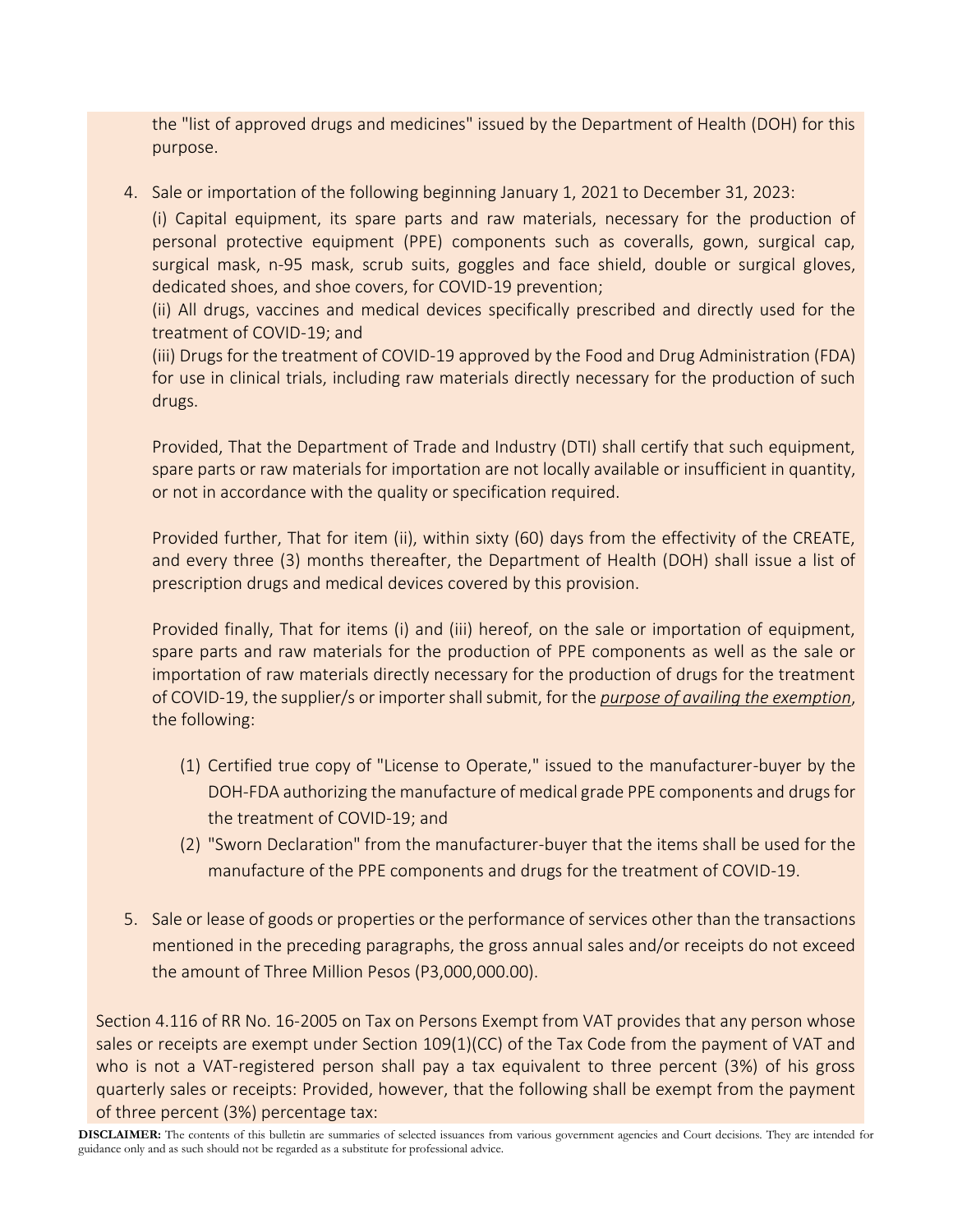- 1. Cooperatives; and
- 2. Self-employed individuals and professionals availing of the 8% tax on gross sales and/or receipts and other non-operating income, under Sections  $24(A)(2)(b)$  and  $24(A)(2)(c)(2)(a)$  of the Tax Code.

Provided, further, that effective July 1, 2020 until June 30, 2023, the rate shall be one percent (1%).

Further, a VAT-registered taxpayer who opted to register as non-VAT as a result of the additional VATexempt provisions, as amended by CREATE Act and provided that it did not meet the threshold set under Section 109 (1) (CC) thereof, shall:

- a. Submit an inventory list of unused invoices and/or receipts as of the date of filing of application for update of registration from VAT to Non-VAT, indicating the number of booklets and its corresponding serial numbers; and
- b. Surrender the said invoices and/or receipts for cancellation.

The taxpayer shall treat the resulting excess taxes paid due to the inclusion in the items exempt from VAT or adjustment in percentage tax rates, as the case may be, in the following manner:

- a. Unutilized VAT paid on local purchases and importation under subsections 4.109-1 (B) (aa) (ii) and 4.109-1 (B) (bb) hereof from their specified effectivity under R.A. No. 11534 on January 1, 2021 until the effectivity of these Regulations may be carried-over to the succeeding taxable quarter/s or be charged as part of cost, pursuant to Section 110 of the Tax Code; and
- b. Excess percentage tax payments as a result of the decrease of tax rate from 3% to 1% starting July 1, 2020 until the effectivity of these Regulations may be carried forward to the succeeding taxable quarter/s by reflecting the excess percentage tax payment.

Finally, excess/unutilized input taxes as a result of the change of status from VAT to Non-VAT registration under Sec. 112 (B) of the Tax Code of 1997, as amended, may be subject to refund or the issuance of Tax Credit Certificate (TCC), at the option of the taxpayer.

# Rev. Regs. No. 5-2021 dated April 8, 2021

Implementing the New Income Tax Rates on the Regular Income of Corporations, on Certain Passive Incomes, Including Additional Allowable Deductions from Gross Income of Persons Engaged in Business or Practice of Profession Pursuant to Republic Act (RA) No. 11534 or the "Corporate Recovery and Tax Incentives for Enterprises Act" (CREATE), Which Further Amended the National Internal Revenue Code (NIRC) of 1997

Pursuant to Section 21 of CREATE, these Regulations were promulgated to implement the new income tax rates on the regular income of corporations, on certain passive incomes and additional allowable deductions of persons engaged in business or practice of profession as provided for in the CREATE.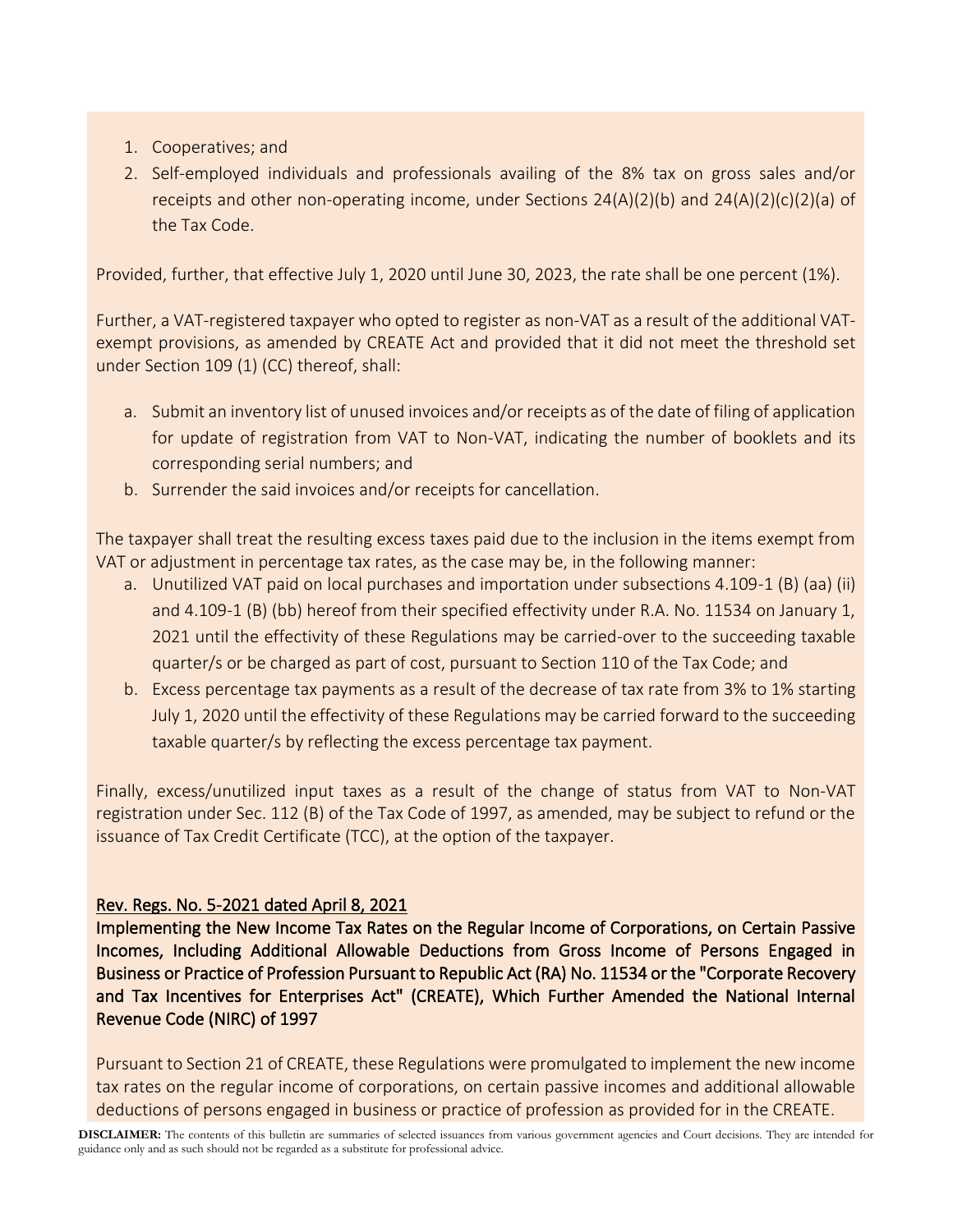A. Corporate Income Tax Rates. — The matrix below shows the new income tax rates applicable to the regular taxable income of corporations:

| <b>Type of Corporation</b>                                                                                                                                      | The higher between the "Regular" or "Minimum Corporate<br>Income Tax (MCIT)" rates |                                  |                |                                                           |  |
|-----------------------------------------------------------------------------------------------------------------------------------------------------------------|------------------------------------------------------------------------------------|----------------------------------|----------------|-----------------------------------------------------------|--|
|                                                                                                                                                                 | Regular                                                                            |                                  |                | <b>MCIT</b>                                               |  |
|                                                                                                                                                                 | Rate                                                                               | <b>Effectivity</b>               | Rate           | Effectivity                                               |  |
| <b>Domestic Corporation:</b>                                                                                                                                    |                                                                                    |                                  |                |                                                           |  |
| Domestic Corporation, in<br>general                                                                                                                             | 25%                                                                                | July 1, 2020                     | 1%             | July 1, 2020 to June 30,<br>2023                          |  |
|                                                                                                                                                                 |                                                                                    |                                  | 2%             | July 1, 2023                                              |  |
| For corporations with net<br>taxable income not<br>exceeding Five Million<br>Pesos (P5,000,000) AND<br>total assets not exceeding                               | 20%                                                                                | July 1, 2020                     | 1%             | July 1, 2020 to June 30,<br>2023                          |  |
| <b>One Hundred Million</b><br>(P100,000,000), excluding<br>the land on which the<br>particular business<br>entity's office, plant and<br>equipment are situated |                                                                                    |                                  | 2%             | July 1, 2023                                              |  |
| <b>Proprietary Educational</b><br><b>Institutions and Hospitals</b>                                                                                             | 1%                                                                                 | July 1, 2020 to<br>June 30, 2023 | Not Applicable |                                                           |  |
|                                                                                                                                                                 | 10%                                                                                | July 1, 2023                     |                |                                                           |  |
| Foreign Corporation [on taxable income (e.g., net or gross income, as applicable) derived from<br>all sources within the Philippines]                           |                                                                                    |                                  |                |                                                           |  |
| <b>Resident Foreign</b><br>Corporation                                                                                                                          | 25%                                                                                | July 1, 2020                     | 1%             | July 1, 2020 to June 30,<br>2023                          |  |
|                                                                                                                                                                 |                                                                                    |                                  | 2%             | July 1, 2023                                              |  |
| <b>Offshore Banking Unit</b><br>(OBUs) (Note: OBUs shall                                                                                                        | 25%                                                                                | Upon the<br>effectivity of the   | 1%             | Upon the effectivity of the<br>CREATE until June 30, 2023 |  |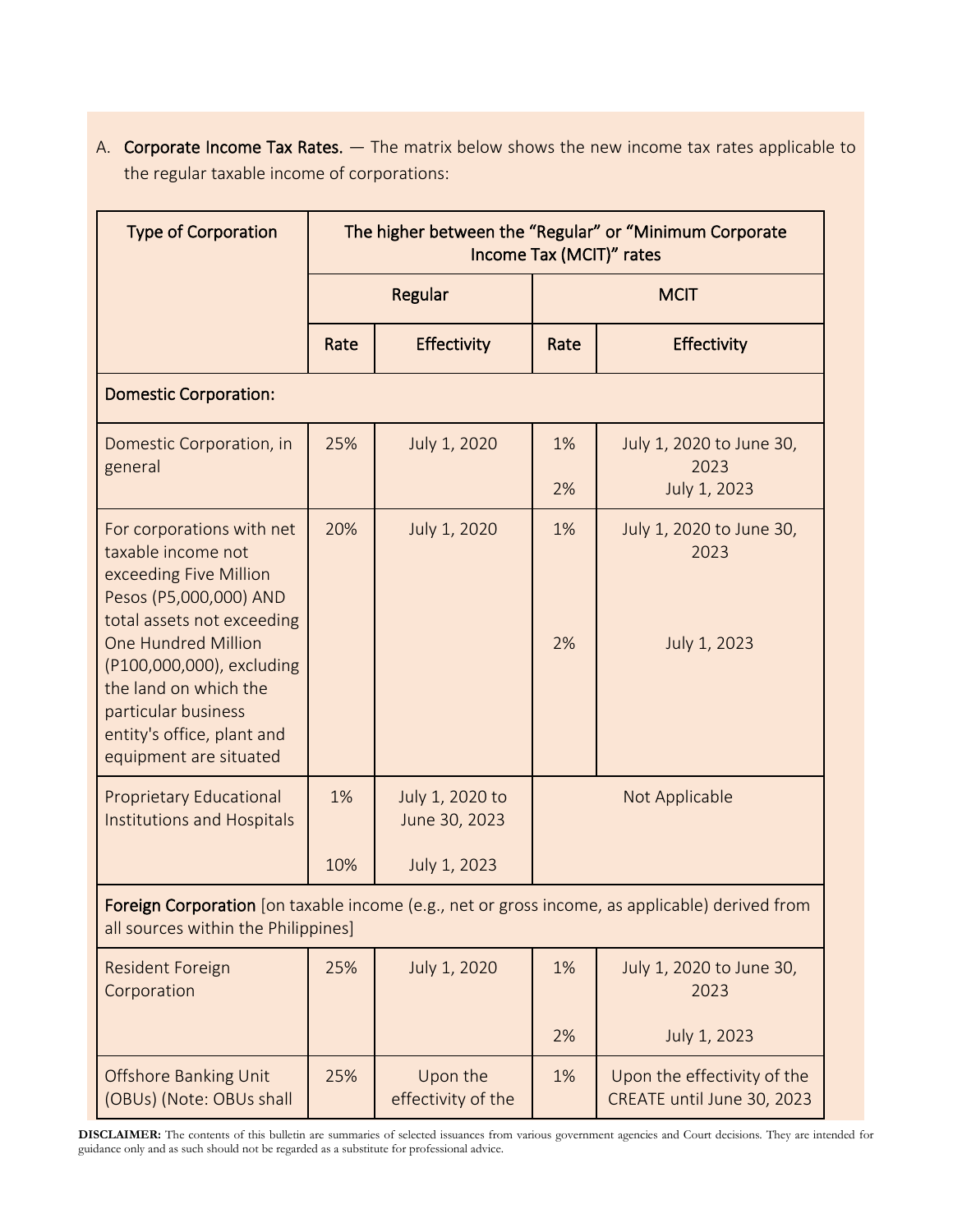| now be taxed as resident<br>foreign corporation upon<br>effectivity of the CREATE) |     | <b>CREATE</b>   | 2% | July 1, 2023                        |
|------------------------------------------------------------------------------------|-----|-----------------|----|-------------------------------------|
| <b>Regional Operating</b><br>Headquarters (ROHQ)                                   | 25% | January 1, 2021 | 1% | January 1, 2022 to June 30,<br>2023 |
|                                                                                    |     |                 | 2% | July 1, 2023                        |
| Non-Resident Foreign<br>Corporation                                                | 25% | January 1, 2021 |    | Not Applicable                      |

Domestic corporations shall account separately in their Annual Financial Statements (AFS) the cost of the land on which the particular business entity's office, plant and equipment are situated, and shall not lump the same in one account title nor consolidate its cost with other fixed asset accounts.

B. Income Tax Rates on Certain Passive Incomes. — The matrix below shows the new income tax rates applicable to certain passive incomes of individuals and corporations.

| Type of Individual/<br>Corporation | Nature of Income                                                                                                                | Rate                                                                              | Effectivity                                                                                                                      |
|------------------------------------|---------------------------------------------------------------------------------------------------------------------------------|-----------------------------------------------------------------------------------|----------------------------------------------------------------------------------------------------------------------------------|
| Non-Resident Alien<br>Individual   | Winnings from<br><b>Philippine Charity</b><br><b>Sweepstakes Office</b><br>(PCSO) games<br>amounting to more<br>than P10,000.00 | 20%                                                                               | Upon the effectivity<br>of the CREATE                                                                                            |
|                                    | <b>Winnings from PCSO</b><br>games amounting to<br>P10,000.00 and<br>below                                                      | Exempt                                                                            |                                                                                                                                  |
| Domestic<br>Corporation            | Intercorporate<br>Dividends (domestic<br>and foreign source<br>dividends)                                                       | From another<br>domestic<br>$corporation$ –<br>Exempt                             | For foreign source<br>dividends, these will<br>be exempt from<br>income tax upon the<br>effectivity of the<br>CREATE, subject to |
|                                    |                                                                                                                                 | From nonresident<br>foreign<br>corporation -<br>25% or 20%, as<br>the case may be | the conditions<br>imposed under<br>Section 5 of these<br>Regulations                                                             |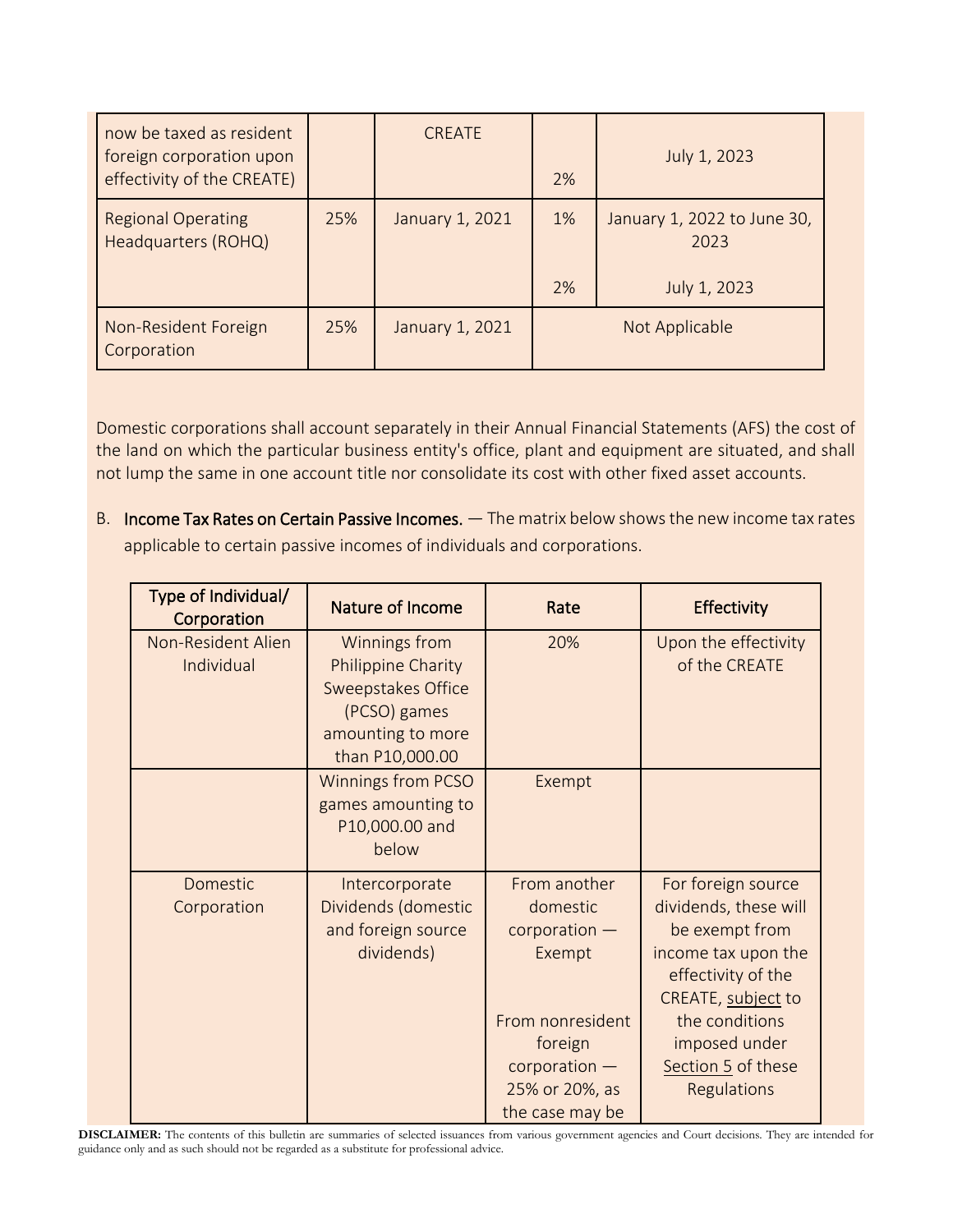| <b>Resident Foreign</b><br>Corporation | Interest income from<br>a depositary bank<br>under the expanded<br>foreign currency<br>deposit system                                                                                                                                                                                                                                                                                                                                      | 15% | Upon the effectivity<br>of the CREATE |  |
|----------------------------------------|--------------------------------------------------------------------------------------------------------------------------------------------------------------------------------------------------------------------------------------------------------------------------------------------------------------------------------------------------------------------------------------------------------------------------------------------|-----|---------------------------------------|--|
|                                        | Capital gains from<br>sale of shares of<br>stock not traded in<br>the stock exchange                                                                                                                                                                                                                                                                                                                                                       | 15% | Upon the effectivity<br>of the CREATE |  |
| Non-resident Foreign<br>Corporation    | Gross income<br>received from all<br>sources within the<br>Philippines, such as<br>interests, dividends,<br>rents, royalties,<br>salaries, premiums<br>(except reinsurance<br>premiums),<br>annuities,<br>emoluments or other<br>fixed or determinable<br>annual, periodic or<br>casual gains, profits<br>and income, and<br>capital gains, except<br>capital gains from<br>sale of shares of<br>stock not traded in<br>the stock exchange | 25% | January 1, 2021                       |  |
|                                        | Intercorporate<br>dividend received<br>from a domestic<br>corporation, in<br>general                                                                                                                                                                                                                                                                                                                                                       | 25% | January 1, 2021                       |  |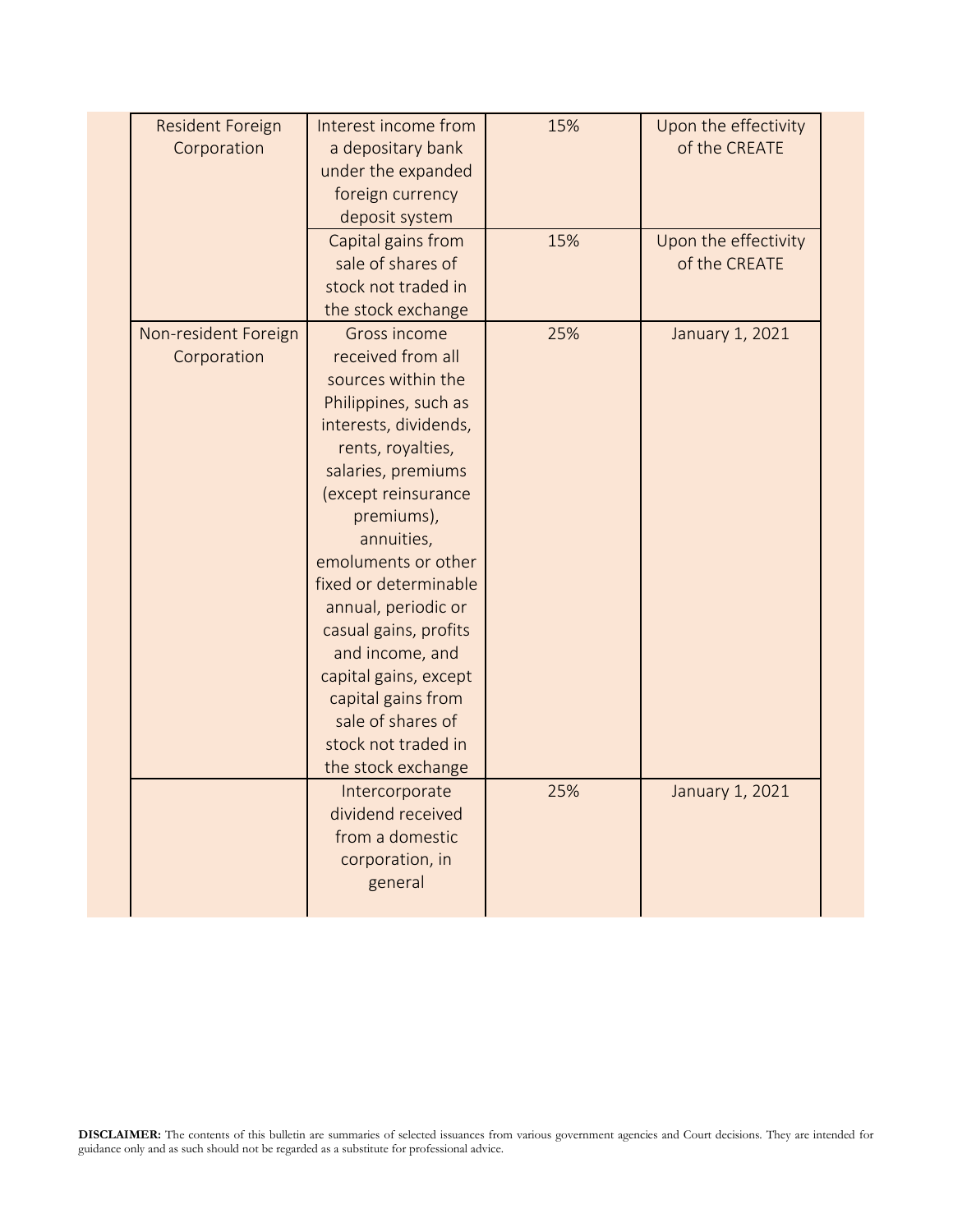| However, if the<br>country in which the<br>non-resident foreign<br>corporation is<br>domiciled, allows a<br>tax credit equivalent<br>to the difference<br>between the regular<br>income tax rate of<br>25% under Section<br>$28(B)(1)$ of the Tax<br>Code (25%) and the<br>fifteen percent (15%)<br>tax on intercorporate<br>dividends or does not<br>impose tax on<br>dividends, the rate to<br>be imposed shall be<br>15% | 15% | January 1, 2021                       |
|-----------------------------------------------------------------------------------------------------------------------------------------------------------------------------------------------------------------------------------------------------------------------------------------------------------------------------------------------------------------------------------------------------------------------------|-----|---------------------------------------|
| Capital gains from<br>sale of shares of<br>stock not traded in<br>the stock exchange                                                                                                                                                                                                                                                                                                                                        | 15% | Upon the effectivity<br>of the CREATE |

# C. Exemption from Income Tax of Foreign-Sourced Dividends Received by Domestic Corporations.

— In general, foreign-sourced dividends received by domestic corporations are subject to income tax. However, the same shall be exempt if all of the following conditions concur:

- a. The dividends actually received or remitted into the Philippines are reinvested in the business operations of the domestic corporation within the next taxable year from the time the foreign-source dividends were received or remitted;
- b. The dividends received shall only be used to fund the working capital requirements, capital expenditures, dividend payments, investment in domestic subsidiaries, and infrastructure project; and
- c. The domestic corporation holds directly at least twenty percent (20%) in value of the outstanding shares of the foreign corporation and has held the shareholdings uninterruptedly for a minimum of two (2) years at the time of the dividends distribution. In case the foreign corporation has been in existence for less than two (2) years at the time of dividends distribution, then the domestic corporation must have continuously held directly at least twenty percent (20%) in value of the foreign corporation's outstanding shares during the entire existence of the corporation.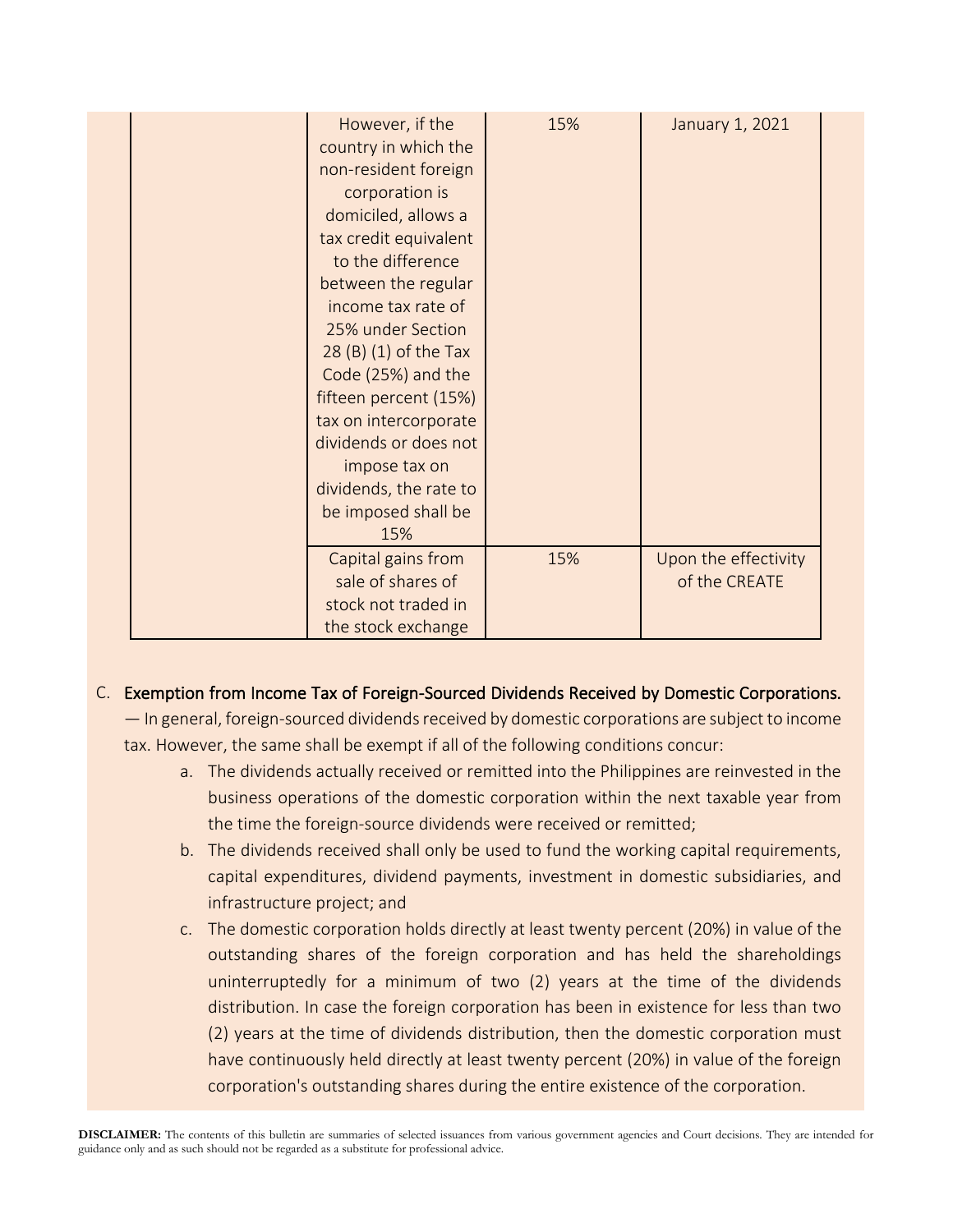To avail of the exemption, the domestic corporation shall:

- 1. Submit within thirty (30) calendar days from actual receipt of the remitted dividends a Sworn Statement/Affidavit containing (i) the fact of actual receipt of such dividends, (ii) the amount and the source (non-resident foreign corporation [NRFC]) of such dividends, including their shareholdings in that NRFC and the holding period at the time of the dividends distribution, and (iii) a statement that they shall fully comply with the conditions of the exemptions above stated;
- 2. In the year of receipt of dividend, attach to the Audited Financial Statements (AFS) an Independent Auditor Sworn Certification as to (i) the fact of actual receipt of the remitted dividends, (ii) the amount and the source (NRFC) of such dividends, including their shareholdings in that NRFC and the holding period at the time of the dividends distribution, (iii) the fact that the domestic corporation, thru its Board, has appropriated or has a plan to reinvest the dividends in its business operations to fund its working capital requirements, capital expenditures, dividend payments, investment in domestic subsidiaries, or infrastructure project, and (iv) if any amount has been disbursed, a statement that said disbursement complies with the above requirements.
- 3. In the immediately following taxable year, attach to the AITR a Sworn Certification prepared and executed by an Independent Auditor on the utilization or non-utilization of the dividends received by the corporation. The Sworn Certification on the utilization of the dividends received shall confirm the taxpayer's full compliance with the conditions for its exemption. However, if the Certification will state non-utilization of the dividends received, the corresponding tax due on the unutilized dividends shall be declared as taxable income, subject to surcharges, interest, and penalty, if any.

Further, no credit or deduction under Section 34 (C) of the Tax Code shall be allowed for any taxes of foreign countries paid or incurred by the domestic corporation in relation to the exempt foreign-sourced dividends.

- D. Improperly Accumulated Earnings Tax. The improperly accumulated earnings tax shall no longer be imposed on corporations upon the effectivity of the CREATE onwards. This shall apply to the entire taxable year for all fiscal years/taxable years ending after the effectivity of CREATE.
- E. Allowable Deductions from Gross Income for Business Persons. Upon the effectivity of the CREATE, an additional deduction from taxable income of one-half (1/2) of the value of labor training expenses incurred for skills development of enterprise-based trainees enrolled in Public Senior High Schools, Public Higher Education Institutions, or Public Education Institution, or Public Technical and Vocational Institutions and duly covered by an apprenticeship agreement under Presidential Decree No. 442, Series of 1974, or the Labor Code of the Philippines, as amended, shall be granted to enterprises. Provided, further, that for the additional deduction for enterprise-based training of students from Public Educational Institutions, the enterprise shall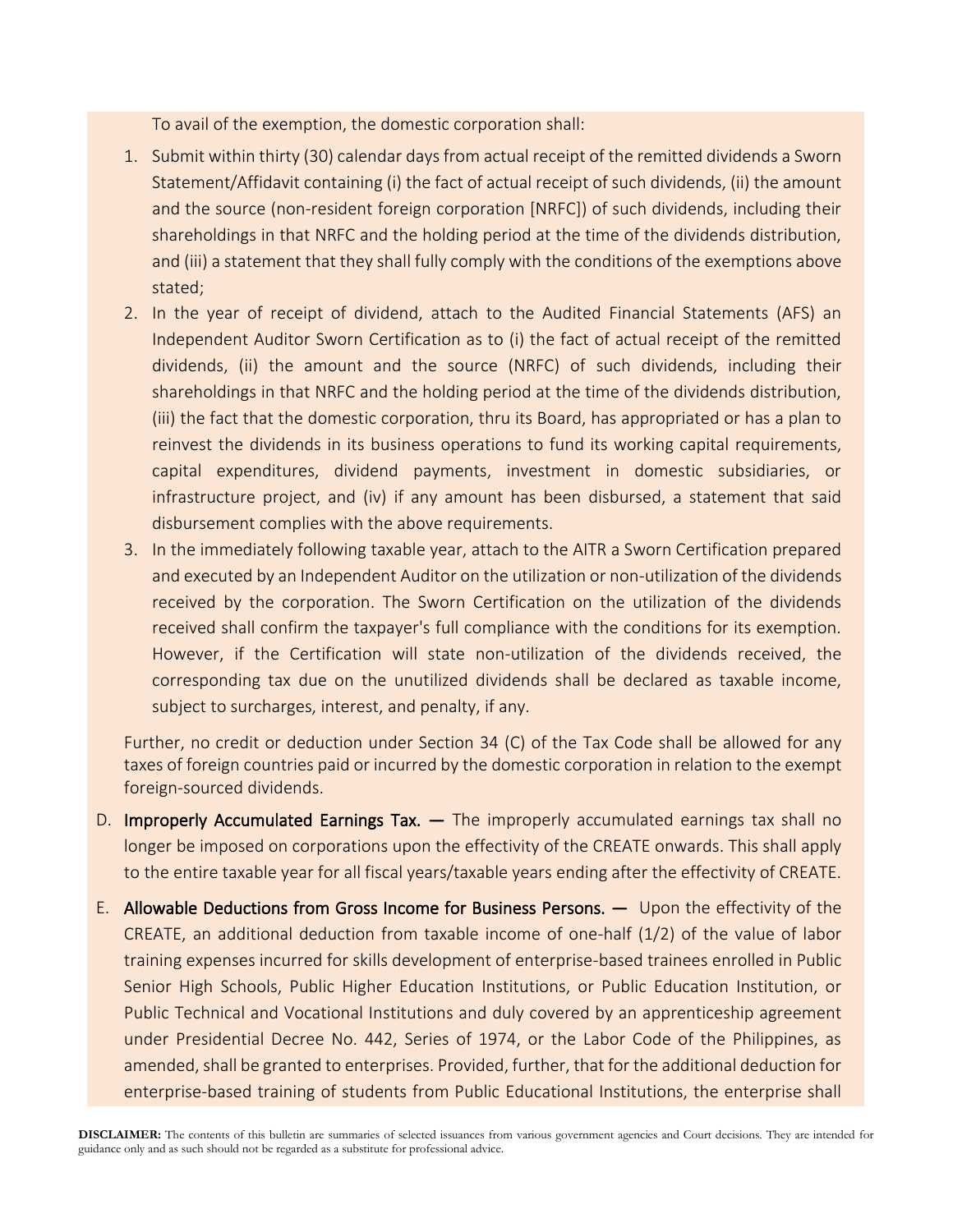secure proper "certification" from the Department of Education (DepEd), Technical Education and Skills Development Authority (TESDA), or Commission on Higher Education (CHED). Provided, finally, that such deduction shall not exceed Ten Percent (10%) of Direct Labor Wage.

# Rev. Regs. No. 6-2021 dated April 13, 2021

Prescribing the Additional Guidelines for Implementing the Tax Provisions of the Personal Equity and Retirement Account (PERA) Act of 2008 Effectively Amending Pertinent Provisions of Revenue Regulations No. 17-2011

This Regulation was issued to prescribe additional guidelines for the proper implementation of the tax provisions of Republic Act (RA) No. 9505, otherwise known as the "Personal Equity and Retirement Account" (PERA) Act of 2008. In effect, it amends certain provisions of Rev. Regs. No. 17- 2011.

PERA Administrators are mandated to comply with the following reportorial requirements through the ePERA system:

| Name of Report                                                              | Due Date of Submission                                                                                 |
|-----------------------------------------------------------------------------|--------------------------------------------------------------------------------------------------------|
| <b>Quarterly Report on PERA Contributions</b>                               | Not later than the 15th day following the<br>close of every quarter                                    |
| Quarterly Report on PERA Distributions/ Early<br>Withdrawals / Terminations | Within sixty (60) days following the end of the<br>quarter of the date of termination or<br>withdrawal |
| <b>Annual Report on PERA Contributions</b>                                  | Within sixty (60) days from the close of the<br>calendar year                                          |
| Annual Report on PERA Distributions / Early<br>Withdrawals / Terminations   | Within sixty (60) days from the close of the<br>calendar year                                          |
| Alphalist of PERA Contributors                                              | Within sixty (60) days from the close of the<br>calendar year                                          |

An application for the issuance of a PERA-Tax Credit Certificate (TCC), or the document evidencing the amount of tax credit equivalent to five percent (5%) of the total amount of qualified PERA contributions in a year, is filed online through the PERASys by the PERA Administrator. Filing shall be made within sixty (60) days from the close of the calendar year. The PERA-TCC may be utilized for income tax liabilities of qualified employees or self-employed contributors or for payment of any internal revenue taxes for overseas Filipino contributors.

Finally, PERA Administrators are directed to remit the penalties of five percent (5%) and twenty percent (20%) for early withdrawal of qualified contribution as provided under Rev. Regs. No. 10-16 through online filing and payment facilities on or before the last day of the month following the close of the calendar quarter during which the deduction was made.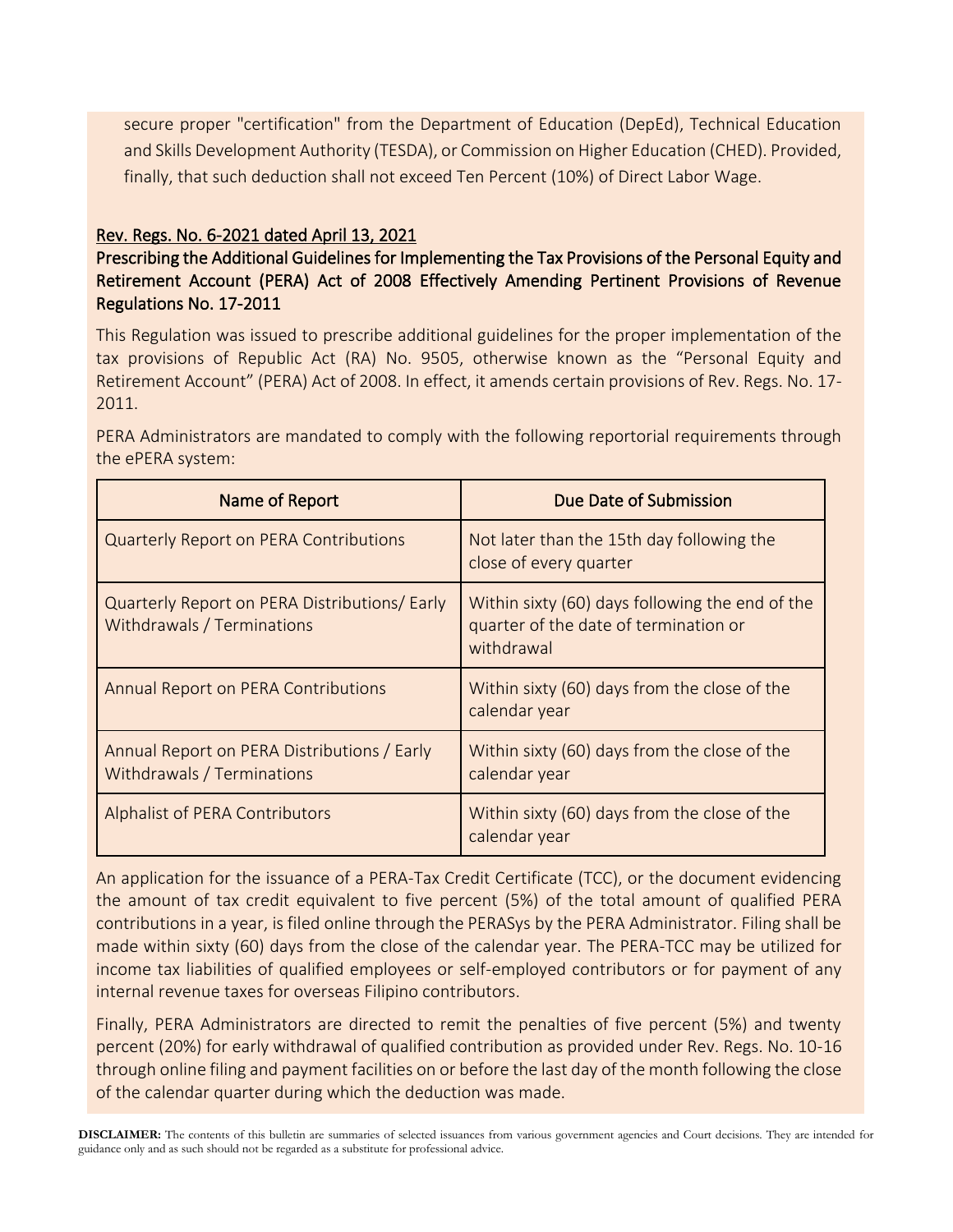# Revenue Memorandum Circulars

### Revenue Memorandum Circular No. 45-2021 dated April 5, 2021

Extension of the Deadline for the Filing of Position Papers, Replies, Protests, Documents and Other Similar Letters and Correspondences in Relation to Ongoing BIR Audit lnvestigations, and Filing of VAT Refund with VAT Credit Audit Division (VCAD)

This Circular was issued in order to provide relief to taxpayers in relation to the current surge in COVID-19 cases prompting the government to impose Enhanced Community Quarantine (ECO) in NCR Plus which includes Metro Manila, Laguna, Cavite, Bulacan, and Rizal thereby restricting movement within these areas.

Thus, the deadline for the filing of letters and documents falling due on April 5, 2021 and during the ECQ period, including extensions thereof, and for filing of VAT refund with VAD, for taxpayers registered with RDOs in NCR Plus areas and other registered taxpayers outside NCR Plus who have transactions with any BIR office within NCR Plus, was extended as follows:

| Letter/Correspondence                                                                                                                 | <b>Extended Deadline</b>        |
|---------------------------------------------------------------------------------------------------------------------------------------|---------------------------------|
| Position Paper and Supporting Documents in<br>Response to Notice of Discrepancy                                                       | 30 days from lifting of the ECQ |
| Reply and Supporting Documents in Response<br>to the Preliminary Assessment Notice (PAN)                                              | 15 days from lifting of the ECQ |
| Protest Letter in Response to the Final<br>Assessment Notice/Formal Letter of Demand<br>(FAN/FLD)                                     | 30 days from lifting of the ECQ |
| <b>Transmittal Letter and Supporting Documents</b><br>in relation to Request for Reinvestigation                                      | 30 days from lifting of the ECQ |
| Reconsideration to the<br>Request<br>for<br>Commissioner of Internal Revenue (CIR) on<br>Final Decision on Disputed Assessment (FDDA) | 30 days from lifting of the ECQ |
| Submission of Documents in Response to<br>Subpoena Duces Tecum                                                                        | 15 days from lifting of the ECQ |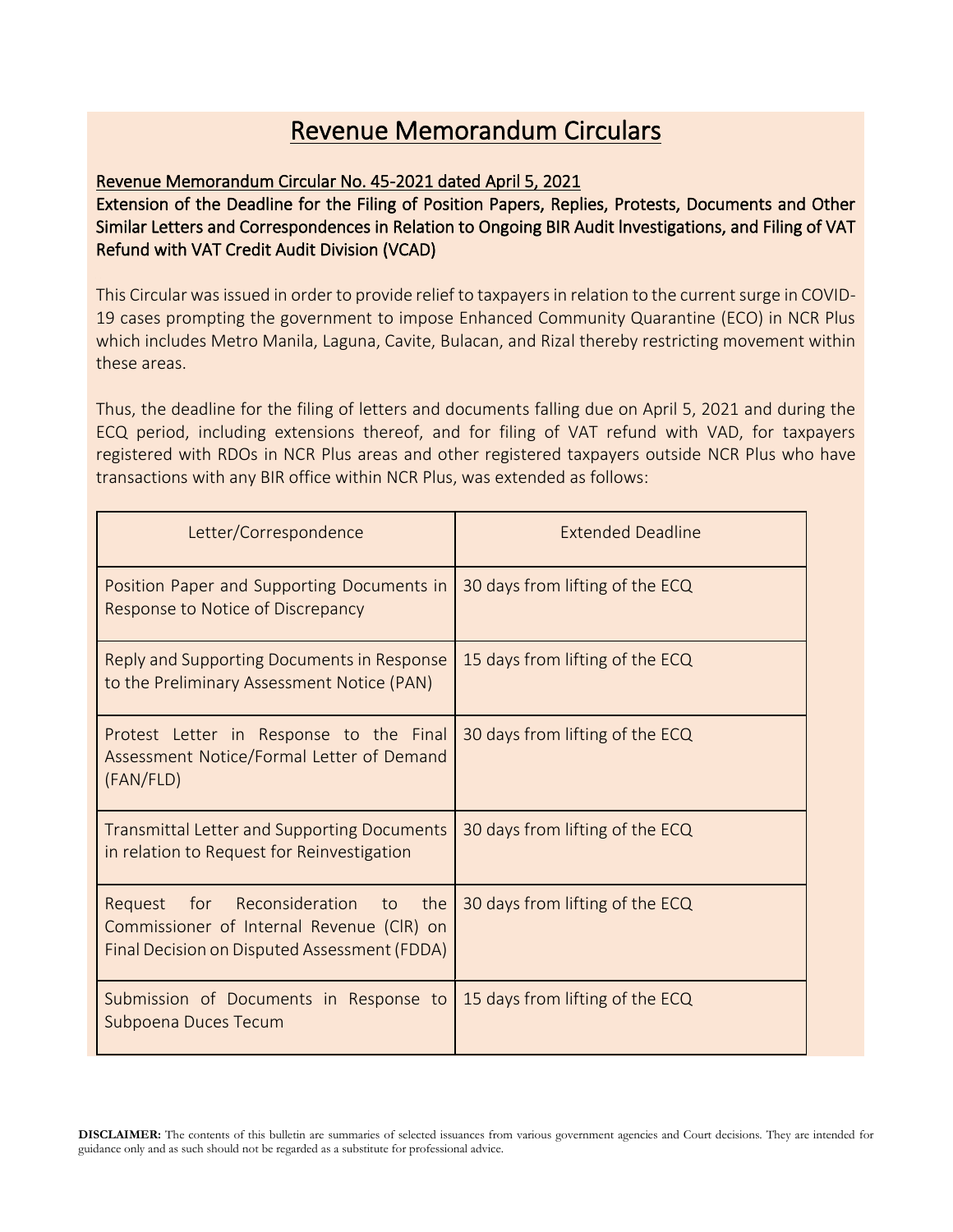| Submission of Documents in relation to First,   10 days from lifting of the ECQ<br>Second and Final Notice |                                 |
|------------------------------------------------------------------------------------------------------------|---------------------------------|
| Other Similar Letters and Correspondences                                                                  | 30 days from lifting of the ECQ |
| Filing of VAT Refund with VCAD which falls due<br>on April 12, 2021 per RMC No. 39-2021                    | 30 days from lifting of the ECQ |

Moreover, the RMC clarified that face-to-face meetings of BIR officials and employees with taxpayers and/or their authorized representatives in NCR Plus areas during this time were rescheduled until lifting of ECQ.

# Revenue Memorandum Circular No. 46-2021 dated April 6, 2021

Clarifying the Deadline for Filing of Annual Income Tax Returns (AITR) for Taxable Year Ending December 31,2020; Providing Guidelines in the Manner of Filing Thereof Including the Use of Electronic Signature; and Reiterating Availability of eAFS

This Memorandum Circular was issued to address the query of a number of taxpayers and tax practitioners, citing news reports that the April 15, 2021 deadline for filing AITR for taxable year ending December 31, 2020 has been extended.

The BIR confirmed that the deadline for filing said return and payment of taxes due thereon has not been extended and remains to be on April 15, 2021. To alleviate the hardships in beating the deadline being encountered during these challenging times, tentative AITR's however, may be filed on or before the set deadline. The return may be amended on or before May 15, 2021 without imposition of increments. Provided that, a taxpayer whose amended returns will result in overpayment of taxes paid can opt to carry over the overpaid tax as credit against the tax due for the same tax type in the succeeding period or file for refund.

Further, pursuant to Republic Act No. 8792 or the Electronic Commerce Act of 2000, all tax returns, attachments and documents identified above can be signed by the taxpayer or its authorized officer or signatory through an electronic signature.

#### Revenue Memorandum Circular No. 49-2021 dated April 8, 2021

Circularizing Republic Act No. 11517, entitled "An Act Authorizing the President to Expedite the Processing and Issuance of National and Local Permits, Licenses and Certifications in Times of National Emergency"

This Circular was issued to expedite the processing and issuance of national and local permits, licenses and certifications in times of national emergency. Thus, notwithstanding any law, decree, order or ordinance to the contrary, the President, in times of national emergency shall have the authority to: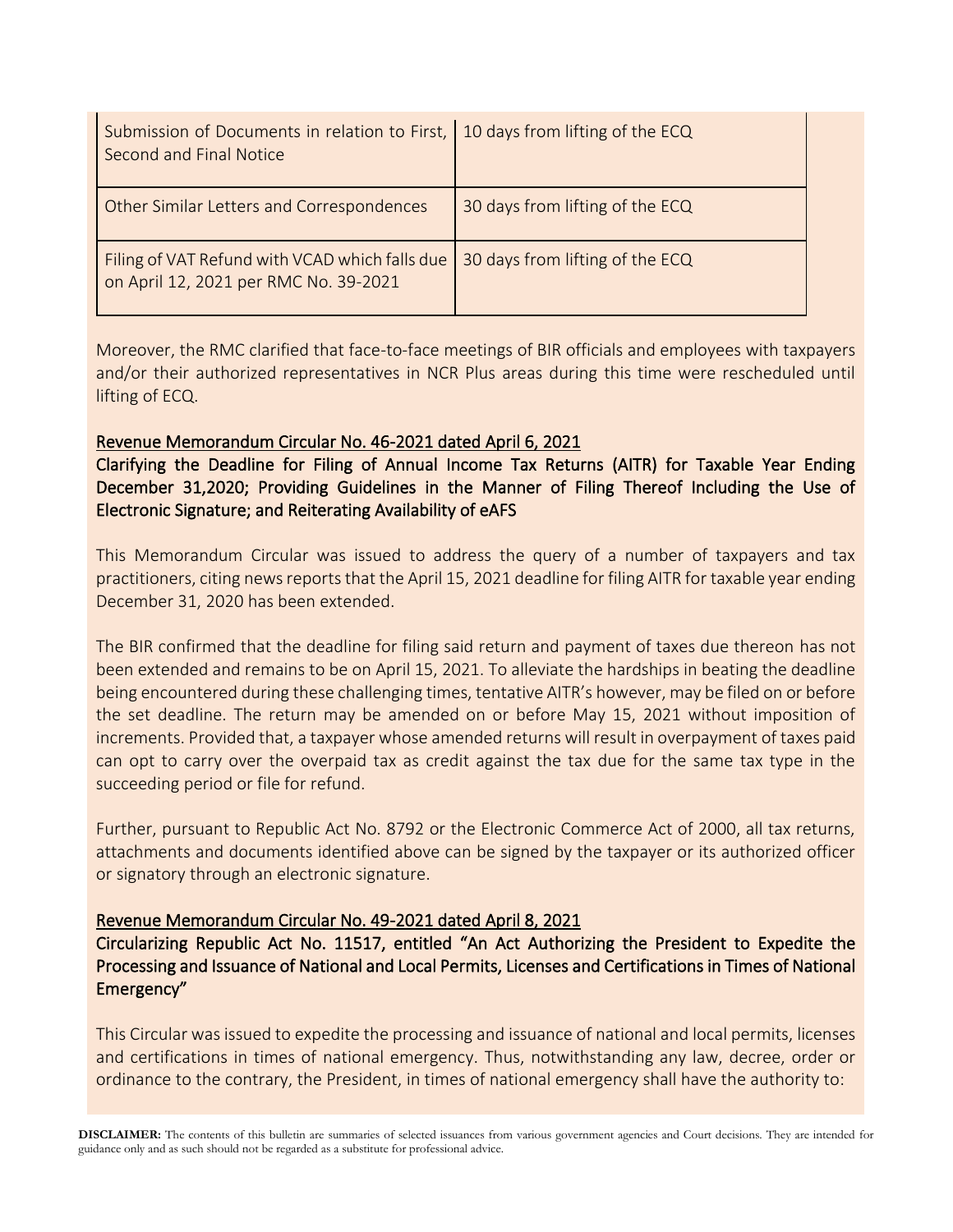- a. Accelerate and streamline regulatory processes and procedures for new and pending applications and renewals of permits, licenses, clearances, certifications or authorizations, including fixing or shortening the periods provided for under existing laws, regulations, issuances, and ordinances;
- b. Suspend or waive the requirements in securing such permits, licenses, clearances, certifications or authorizations; and
- c. In consultation with or upon the recommendation of the affected government agencies, may prescribe to be permanent the streamlined regulatory processes and procedures, and the suspension or waiver of the requirements in securing permits, licenses, clearances, and certifications or authorizations:

Provided, That the authority granted under subparagraphs (a), (b), and (c) of Section 2 of the RA shall not be used to undermine the existing procedures and processes, under applicable laws, rules and regulations, meant to protect the environment, especially those that aim to safeguard protected areas and its buffer zones, and environmentally critical areas.

Consistent with Article VII, Sections 1 and 17 of the Constitution, the Revised Administrative Code, other existing laws, and jurisprudence, the President shall have the authority to suspend or remove any government official or employee performing acts contrary to the preceding section.

# Revenue Memorandum Circular No. 50-2021 dated April 8, 2021

Guidelines in the Filing and Payment of Annual Income Tax Return by Non-Individual Taxpayers for the Taxable Years Ending July 31, 2020 to June 30, 2021

This Circular is being issued to prescribe the Guidelines in the filing and payment of Annual Income Tax Return (AITR) by Non-Individual Taxpayers for the Taxable Year ending July 31, 2020 to June 30, 2021 which was affected by the passing of Republic Act (RA) No. 11534 or also known as the "Corporate" Recovery and Tax Incentives for Enterprises Act" (CREATE).

Non-Individual taxpayers, whether eFPS or Non-eFPS Filers, shall use the Offline eBIRForms Package v7.9 (herein referred to as "eBIRForms") in filing their AITR.

The eBIRForms is available for downloading from the BIR Website [\(www.bir.gov.ph\)](http://www.bir.gov.ph/) and (www.knowyourtaxes.ph). Taxpayers who shall use the eBIRForms shall follow the following procedures:

Step 1. Download, Install and Run Offline eBIRForms Package v7.9

Step 2. Open the installed Package in Drive C by clicking the eBIRForms folder, then click the BIR Logo or the Yellow Icon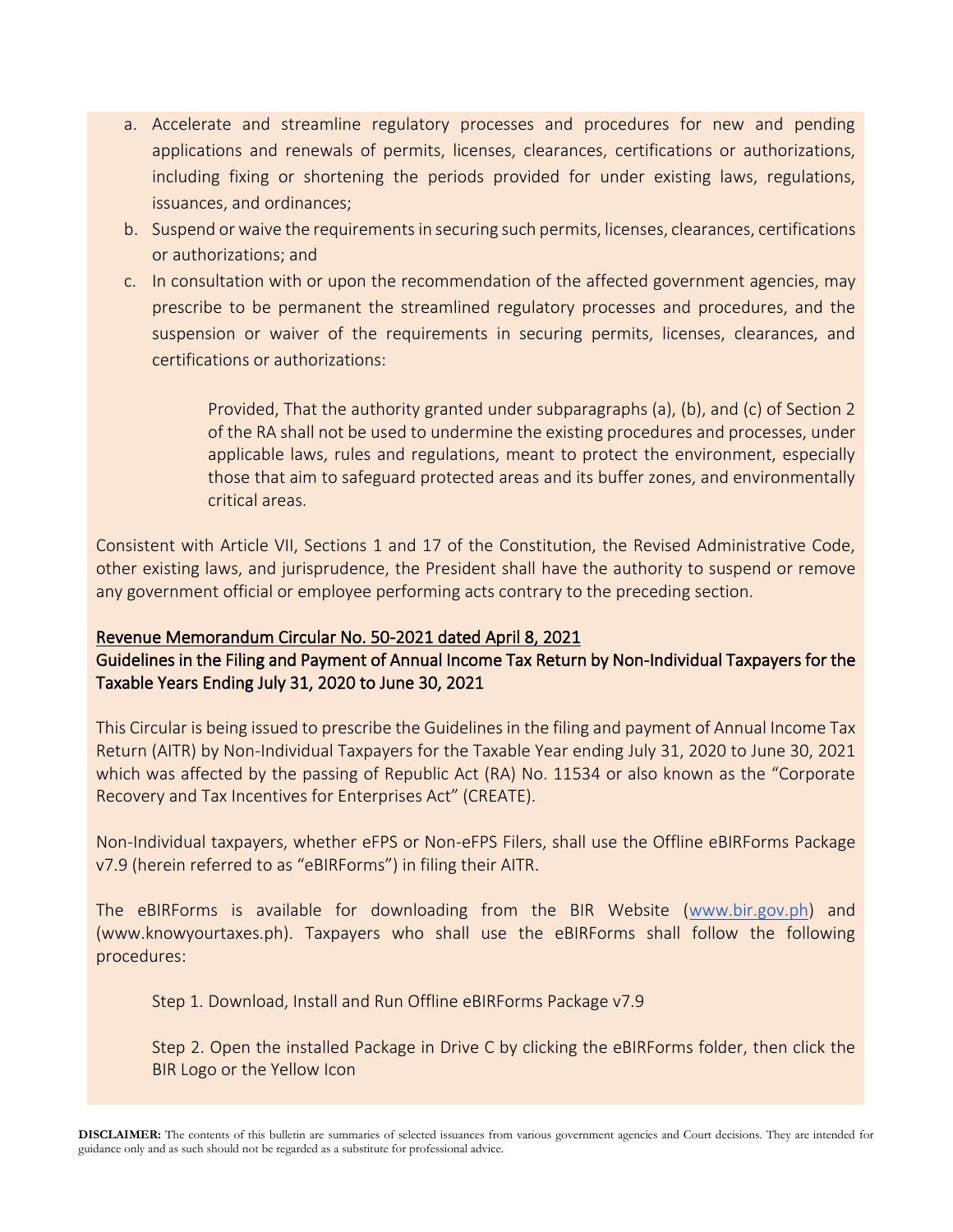Step 3. Complete the Profile page by indicating the needed information (i.e., TIN, Registered Name, Registered Address, RDO Code, etc.) then select the applicable tax return from the List of BIR Forms then click "Fill up". System will ask the taxpayer to re-enter the TIN and the valid email address to confirm that the information provided are correct. Then click "Fill up" again.

Step 4: Accomplish the selected tax return by directly encoding data in it. The items/fields specified in the Circular shall be accomplished.

Step 5. Click Validate after accomplishing the tax return. If there are changes to make, click Edit button. Make sure to validate after every change made.

Step 6. Click Submit/Final Copy button to submit the return online. Make sure that you are connected to the internet before you submit the return. Taxpayer shall be required to agree to the Terms of Service Agreement (TOSA).

Step 7. If submission is successful, pop up message will appear stating:

"Submit Successful! A notification will be sent to your email (email address provided). Please ensure that said email address is correct then check your inbox (including your spam folder) in the next few minutes for the email. Print or save the email as evidence of e-filed return".

Step 8. Taxpayer shall receive a Tax Return Receipt Confirmation that the BIR has received the submitted return.

The BIR Form Nos. 1702-RT, 1702-MX and 1702-EX version 2018 in the new Package has been modified and added letter "C" after the version date (i.e. 1702- RTv2018C, 1702- MXv2018C and 1702- EXv2018C). The automatic computation of tax due has been disabled and taxpayer shall indicate the rate of tax applicable based on the matrix below, depending on the taxable period of the taxpayer.

| <b>TRANSITORY RATES</b>                                          |                                                    |                                                                                                                                                |             |                                                                                        |  |
|------------------------------------------------------------------|----------------------------------------------------|------------------------------------------------------------------------------------------------------------------------------------------------|-------------|----------------------------------------------------------------------------------------|--|
| Annual<br><b>Accounting</b><br>Period<br>(Transition TY<br>2020) | Regular<br>Corporate<br><b>Income Tax</b><br>Rates | <b>Other Domestic</b><br>Corporations<br>with Net Taxable<br>Income $\leq$ 5M<br>and Total Assets<br>$\leq 100M$ ,<br><b>Exclusive of Land</b> | <b>MCIT</b> | <b>Proprietary Non-</b><br>Profit<br>Educational<br>Institutions /<br><b>Hospitals</b> |  |
|                                                                  | 30% / 25%                                          | 30% / 20%                                                                                                                                      | $2\% / 1\%$ | $2\% / 1\%$                                                                            |  |
| FY 7-31-20                                                       | 29.58%                                             | 29.16%                                                                                                                                         | 1.91%       | 9.25%                                                                                  |  |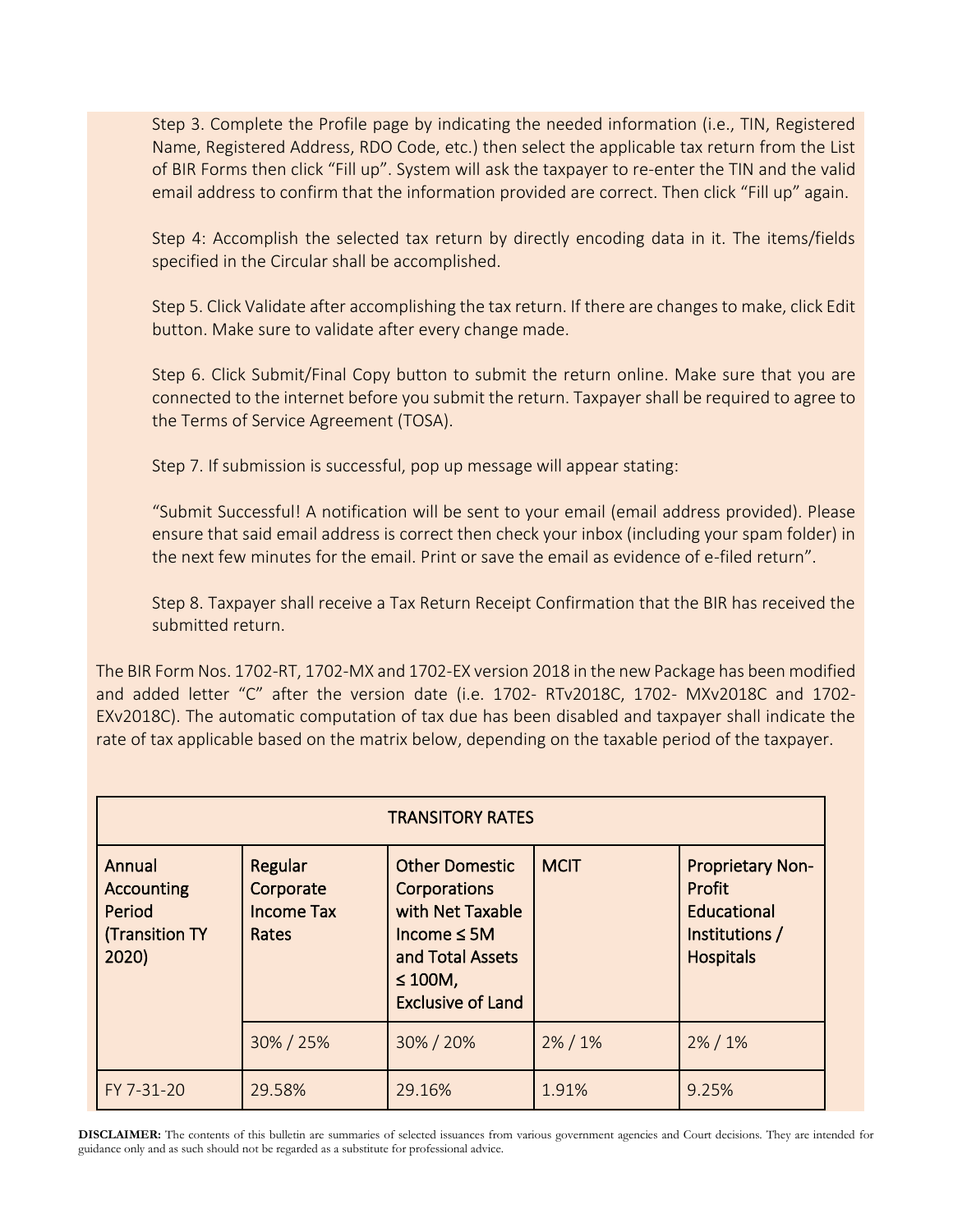| FY 8-31-20  | 29/16 | 28.33 | 1.82 | 8.50 |
|-------------|-------|-------|------|------|
| FY 9-31-20  | 28.75 | 27.50 | 1.73 | 7.75 |
| FY 10-31-20 | 28.33 | 26.66 | 1.64 | 7.00 |
| FY 11-31-20 | 27.91 | 25.83 | 1.55 | 6.25 |
| CY 12-31-20 | 27.50 | 25.00 | 1.50 | 5.50 |
| FY 1-31-21  | 27.08 | 24.16 | 1.41 | 4.75 |
| FY 2-28-21  | 26.66 | 23.33 | 1.32 | 4.00 |
| FY 3-31-21  | 26.25 | 22.50 | 1.23 | 3.25 |
| FY 4-30-21  | 25.83 | 21.66 | 1.14 | 2.50 |
| FY 5-31-21  | 25.41 | 20.83 | 1.05 | 1.75 |
| FY 6-30-21  | 25.00 | 20.00 | 1.00 | 1.00 |

Payments of the taxes due thereon, if any, shall be made thru:

a. Manual Payment – Non-eFPS Filers

Any Authorized Agent Banks (AABs) as provided under Revenue Memorandum Circular (RMC) No. 41-2021. In places where there are no AABs, the return shall be filed and the tax due shall be paid with the Revenue Collection Officer (RCO) under the jurisdiction of any Revenue District Office (RDO).

- b. Online Payment Non-eFPS Filers
- Mobile Payment (GCash/PayMaya); or
- Landbank of the Philippines (LBP) Link.BizPortal for taxpayers who have ATM account with LBP and/or holders of Bancnet ATM/Debit Card; or
- Development Bank of the Philippines (DBP) Tax Online for taxpayers-holders of Visa/Master Credit Card and/or Bancnet ATM Debit Card; or
- Union Bank Online Web and Mobile Payment Facility for taxpayers who have account with Union Bank; or
- PESONet through LBP Link. BizPortal for taxpayers who have account with RCBC, Robinsons Bank, Union Bank and BPI.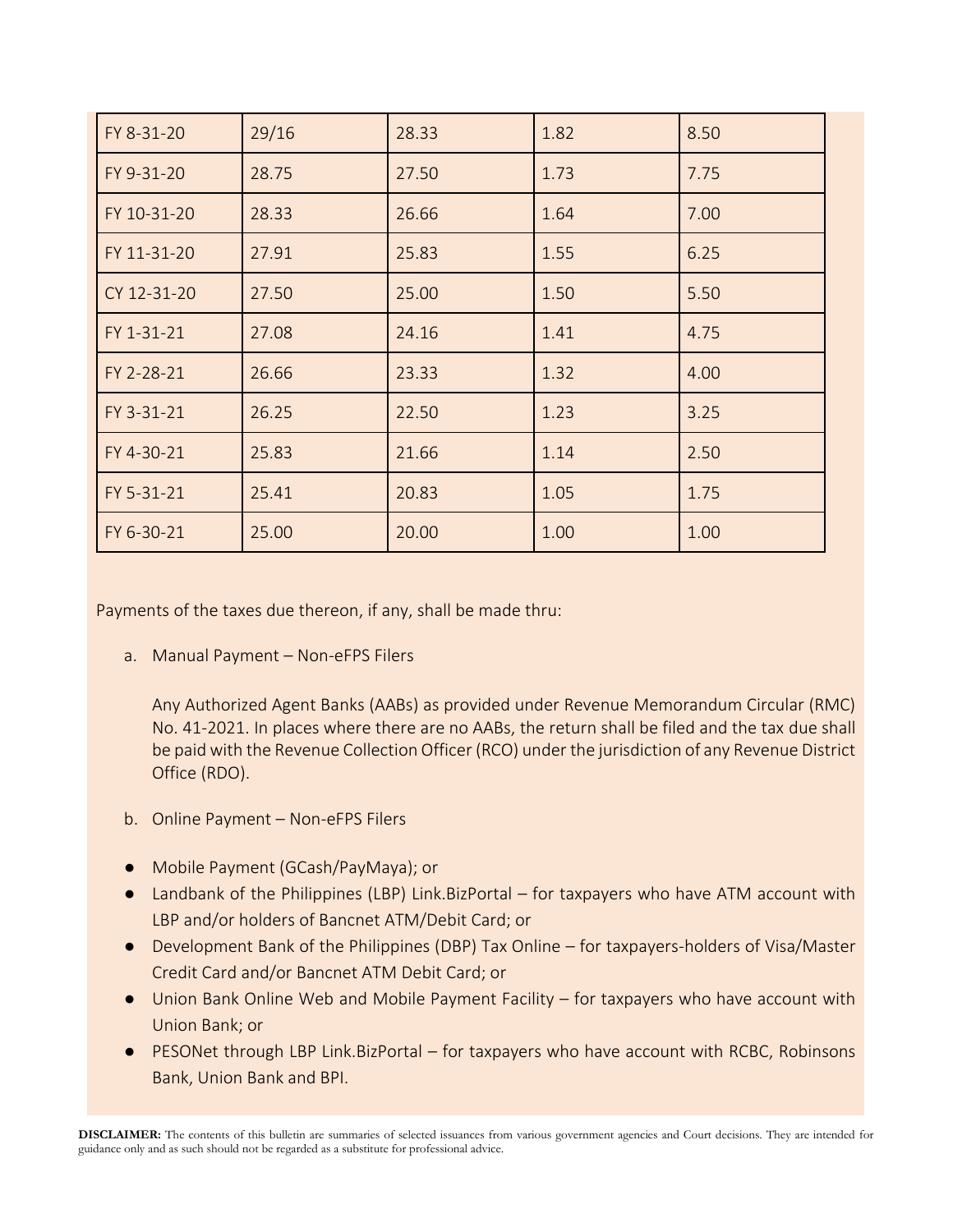# Revenue Memorandum Circular No. 52-2021 dated April 14, 2021

Suspension of the Running of the Statute of Limitations on Assessment and Collection of Taxes Due to the Declaration of Enhanced Community Quarantine in Metro Manila, Bulacan, Cavite, Laguna, and Rizal (NCR Plus) and other Applicable Jurisdictions

This Circular was issued in light of the declaration of Enhanced Community Quarantine (ECQ) in NCR Plus from March 29, 2021 to April 4, 2021 and its further extension from April 5, 2021 to April 11, 2021, which effectively hindered assessment and collection of taxes.

Pursuant to Section 223 of the National Internal Revenue Code of 1997, as amended, the Circular directed that the running of the statute of limitations for assessment and collection of deficiency taxes is suspended in the affected jurisdiction while the ECQ is in effect, including any extension/s thereof, and for sixty (60) days thereafter. This suspension shall apply with respect to the issuance and service of assessment notices, warrants and enforcement, and/or collection of deficiency taxes.

# Revenue Memorandum Circular No. 54-2021 dated April 27, 2021 Clarifies Certain Provisions of Revenue Regulations (Rev. Regs.) No. 34-2020

This Circular addressed frequently asked questions regarding the submission of BIR Form No. 1709 (RPT Form) and the preparation of Transfer Pricing Documentation (TPD) following the amendments brought about by Rev. Regs. No. 34-2020 to Rev. Regs. No. 19-2020.

# *Who are required to accomplish and file BIR Form 1709 (RPT)*

A taxpayer is required to file an RPT form if the following conditions are present:

- 1. The taxpayer is required to file an Annual Income Tax Return (AITR);
- 2. The taxpayer has transactions with a domestic or foreign related party during the concerned taxable period; and
- 3. The taxpayer is any one of the following:
	- a. Large taxpayer;
	- b. Taxpayer enjoying tax incentives;
	- c. Taxpayers reporting net operating losses for the current taxable year and the immediately preceding two (2) consecutive taxable years;
	- d. A related party that has transactions with (a), (b) or (c).

# *Large Taxpayer*

As provided under Rev. Regs. No. 1-1998, a large taxpayer is a taxpayer classified and duly notified by the Commissioner for having satisfied any or a combination of set criteria as prescribed therein. A taxpayer who meets any of the set criteria but was not notified by the Commissioner cannot be considered a large taxpayer.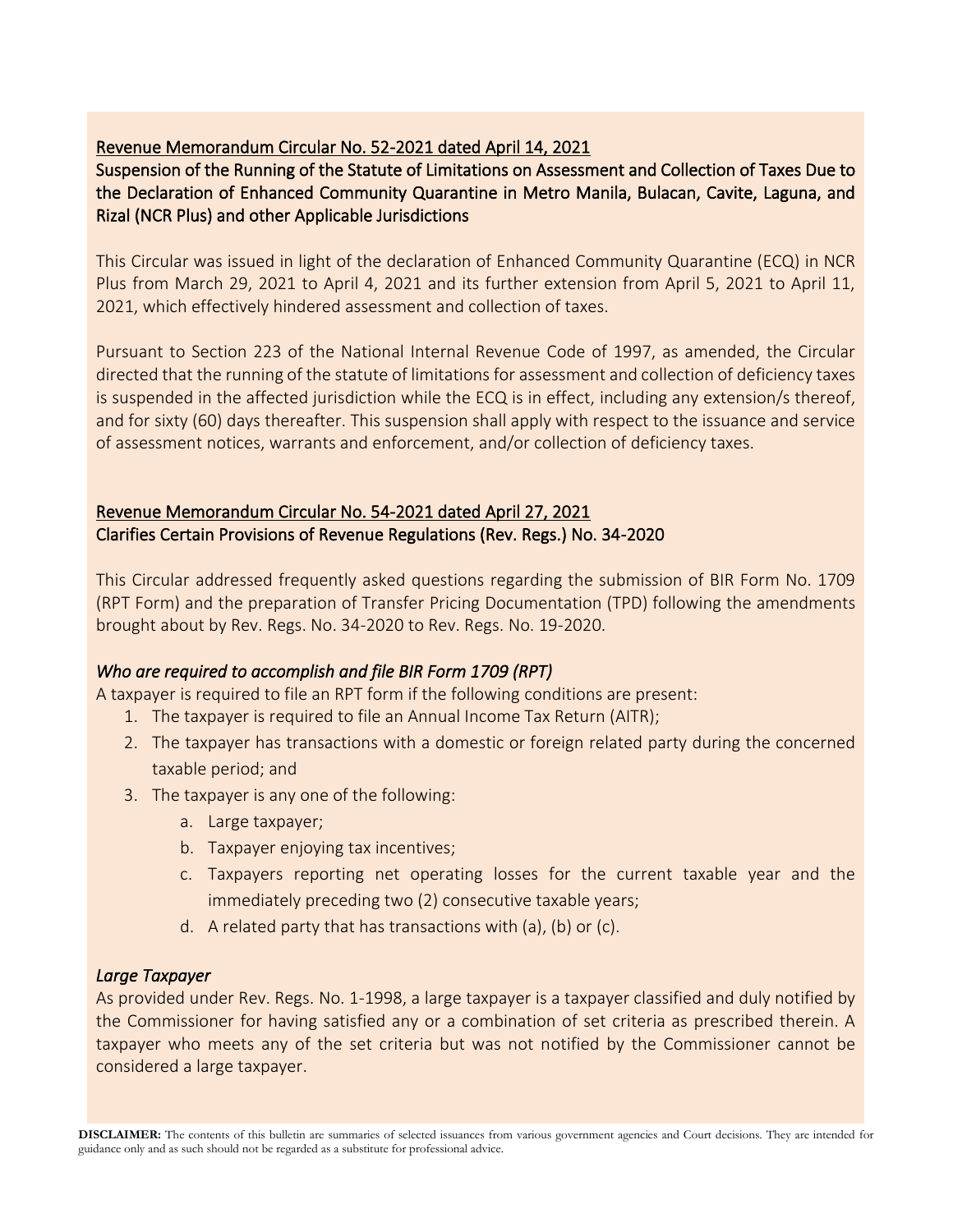#### *Accomplishing the RPT Form and Preparing a TPD*

As to whether the report must be a lump-sum amount or a per transaction basis, the Circular clarified that similar transactions with the same related party, if possible, must be aggregated.

As to its attachments, the last paragraph of Rev. Regs. No. 34-2020 provides that the TPD and other supporting documents shall no longer be attached to the RPT Form. Instead, these documents shall be made available during audit.

As to whether a reasonable estimate of related party transactions may be sufficient, the Circular clarified that no less than the actual amounts of the related party transactions shall be declared in the RPT Form. The RPT Form, just like other tax returns, contains a perjury clause.

As to whether shares in net income from associates or joint ventures should be disclosed, the Circular clarified that the nature of these net income is akin to dividends. Therefore, it is not required to be reported in the RPT Form.

As to what currency must be used, the amounts must be in foreign currency and its equivalent in the local currency. However, if several currencies were used and it is impractical to indicate all of them in the RPT Form, their equivalent in the local currency should instead be disclosed. In all cases, the exchange rate to be used must be the rate at the date of transaction.

#### *Taxpayers subject to preferential income tax rate*

To determine whether a taxpayer is subject to preferential income tax rate, reference must be made to the Tax Code or other special laws on how these taxpayers are taxed as a whole and not on a per transaction basis. A corporate taxpayer subject to regular corporate income tax but has transactions subject to preferential income tax rate under tax treaties or the Tax Code are not required to file an RPT Form, as long as they do not fall under Section 2(a), (c) and (d).

#### *Taxpayer operating within the economic zone*

A taxpayer operating within the economic zone subject to regular corporate income tax is not required to file an RPT Form because only those enjoying tax incentives with respect to income tax (*i.e.* Income Tax Holiday or 5% Special Tax on Gross Income) are required to file the same. However, if the taxpayer falls under Section 2(a), (c) and (d), then it is required to file an RPT Form.

#### *Tax-exempt corporation*

Taxpayers exempt from income tax are not required to file an RPT Form, including those regional or area headquarters and representative offices of foreign corporations that are not allowed by law to derive income from the Philippines. Moreover, post-employment benefit plans are also not required to file an RPT Form if their related party transactions consist only of the contributions from their sponsor employers.

# *Domestic Party Disclosure Requirements*

If a domestic party had transactions with a non-resident foreign related party that reported net operating losses for the current taxable year and the last two immediately preceding taxable years,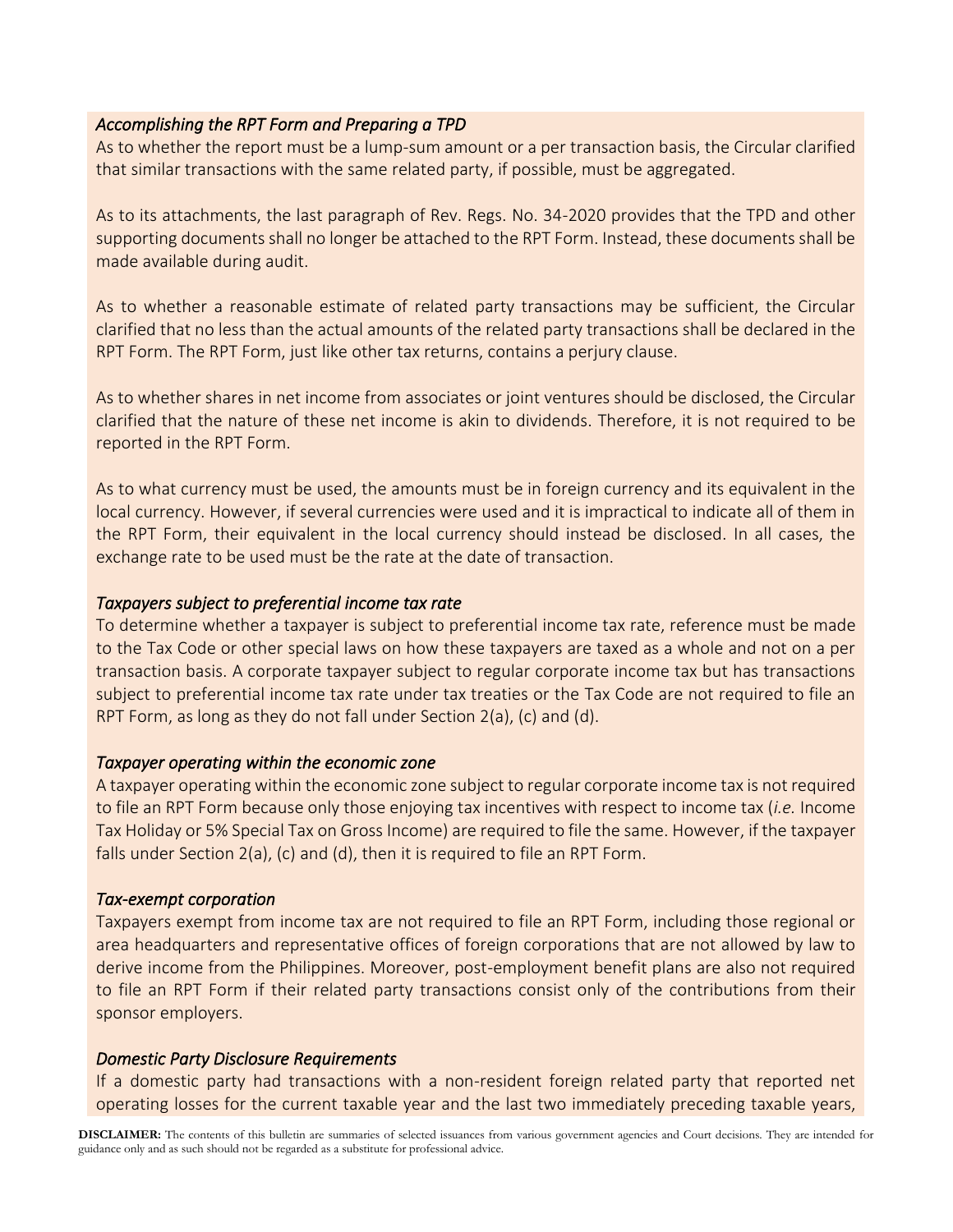such domestic party is not required to file an RPT Form since the non-resident foreign related party is also not required to file the same.

# *Disclosure for Taxpayers Not Required to File an RPT Form Prior to Rev. Regs. No. 34-2020*

Taxpayers who are not required to file an RPT Form and have already finalized their AFS for taxable year 2020 prior to the effectivity of Rev. Regs. No. 34-2020 are not expected to comply with the mandate of Section 4 of the said Regulations. Section 4 only applies to the AFS that are required to be submitted after the effectivity of Rev. Regs. No. 34-2020.

# *Net Operating Losses*

In determining net operating losses, the basis for the same shall be the AITR, not the amount reflected in the Audited Financial Statements (AFS). Registration fees, business permits, licenses and taxes, except those enumerated under Section 34(C)(1) of the Tax Code, are allowable deductions and should therefore be considered in computing net operating losses.

# *Materiality Threshold for Related Party Transactions to be Reported*

A taxpayer required to file an RPT Form must disclose all related party transactions irrespective of the amount involved. The materiality threshold is only relevant in determining taxpayers required to prepare Transfer Pricing Documentation (TPD).

# *Taxpayer Not Required to File an RPT Form but Satisfied the Materiality Thresholds*

Sections 2 and 3 of Rev. Regs. No. 34-2020 are interrelated. Section 2 enumerates the taxpayers required to file an RPT Form, while Section 3 provides the conditions to be met by these taxpayers before they may be obliged to prepare a TPD.

The enumeration under Section 2 is exclusive. A taxpayer required to file an RPT Form shall only prepare a TPD if it satisfied any of the conditions set out under Section 3. If the taxpayer is not required to file an RPT Form, then it is also not required to prepare a TPD.

Nevertheless, any taxpayer may prepare a TPD and present the same during audit to prove that its related party transactions were conducted at arm's length.

# *Who are required to prepare a TPD*

A taxpayer is required to prepare a TPD if it meets any of the following:

- 1. Annual gross sales/revenue for the subject taxable period exceeds Php150,000,000 and the total amount of related party transactions with foreign and domestic related parties exceeds Php90,000,000.
- 2. Sale of tangible goods involving the same related party exceeds Php60,000,000 within the taxable year.
- 3. Service transaction, payment of interest, utilization of intangible goods or other related party transaction involving the same related party exceeds Php15,000,000 within the taxable year.
- 4. If TPD was required to be prepared during the immediately preceding taxable period for exceeding (a) to (c).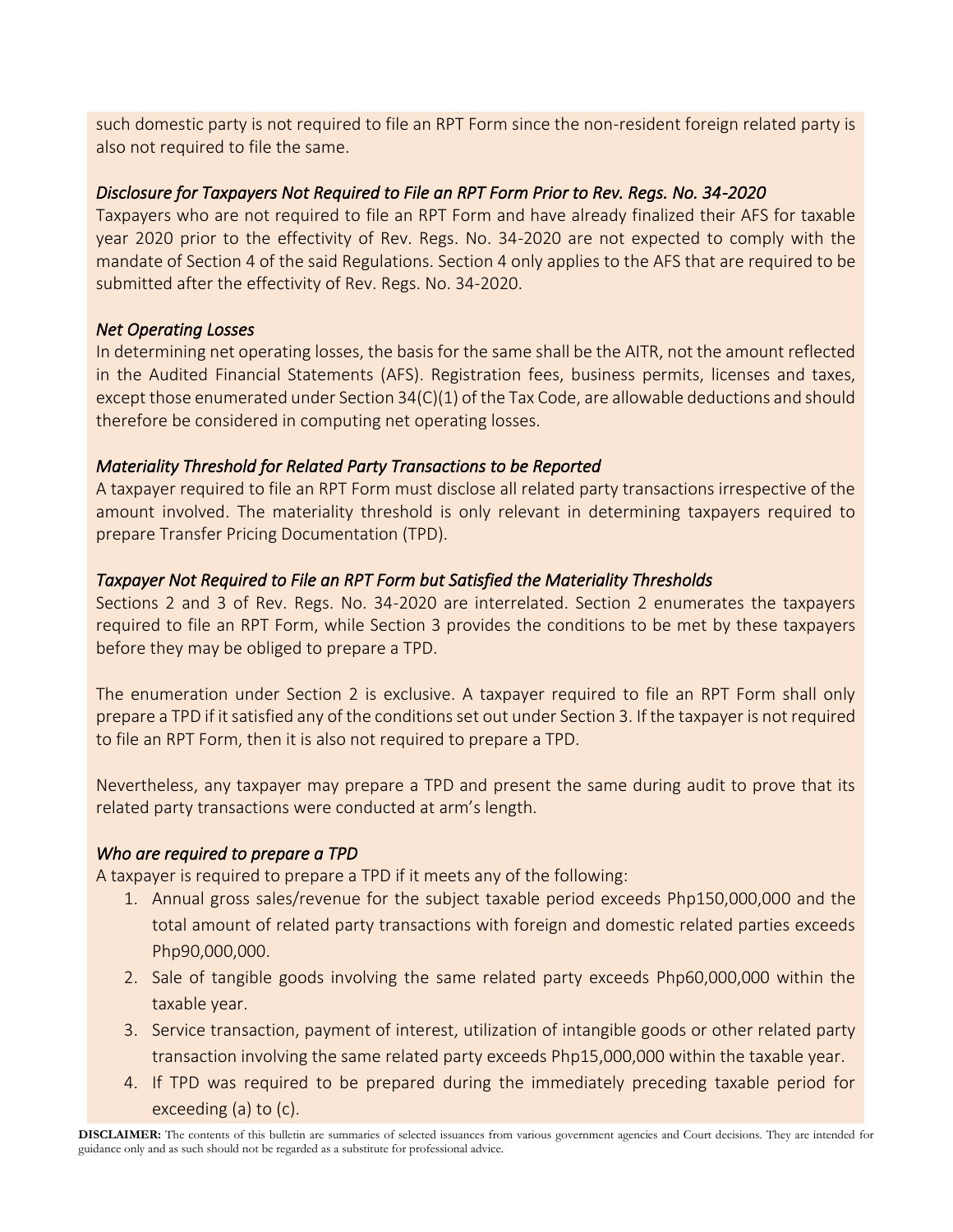# *Related Party Transactions under Section 3(a) and (b) of Rev. Regs. No. 34-2020*

Section 3(a) refers to transactions involving all related parties in general while Section 3(b) relates to transactions with a specific related party only.

# *Annual Gross Sales/Revenue*

Annual gross sales or revenue under Section 3(a) of Rev. Regs. No. 34-2020 refers to the amount of gross sales/receipts/revenues/fees reported in the AITR, regardless of the source and identity of the other party to the transaction, related or otherwise.

# *Other Related Party Transaction*

# *Computing the Total Amount of Related Party Transactions*

In determining the total amount of related party transactions with foreign and domestic related parties, the sum of the following shall be obtained:

- i. Amounts received and/or receivable (trade receivables) from related parties during the taxable year;
- ii. Amounts paid and/or payable (trade payables) to related parties during the taxable year; and
- iii. Outstanding balances of loans and non-trade amounts due from/to all related parties (nontrade receivables and payables)

The following shall not be included in the computation thereof:

- i. Compensation paid to key management personnel;
- ii. Dividends; and
- iii. Branch profit remittances

# *Effect of Failure to Supply Material Information*

In case of failure to provide any material information, the BIR will consider the RPT Form as not duly filed. Thus, the taxpayer shall be liable to pay the penalty for failure to file the RPT Form.

# *Transfer Pricing Audit*

Through the RPT Forms submitted by the taxpayer, the BIR will conduct an initial transfer pricing risk assessment, identify the high-risk taxpayers and make an informed decision whether or not to conduct a transfer pricing audit of a particular entity or transaction. The determination whether an entity will be subjected to transfer pricing audit will greatly depend on the results of such initial assessment.

Nevertheless, the BIR retains the right to conduct transfer pricing audit against taxpayers with related party transactions, regardless of whether or not they are required to file the RPT Form and prepare a TPD.

When subjected to audit, taxpayers who are not required to file the RPT Form and to prepare a TPD shall present sufficient evidence to prove that their related party transactions were conducted at arm's length.